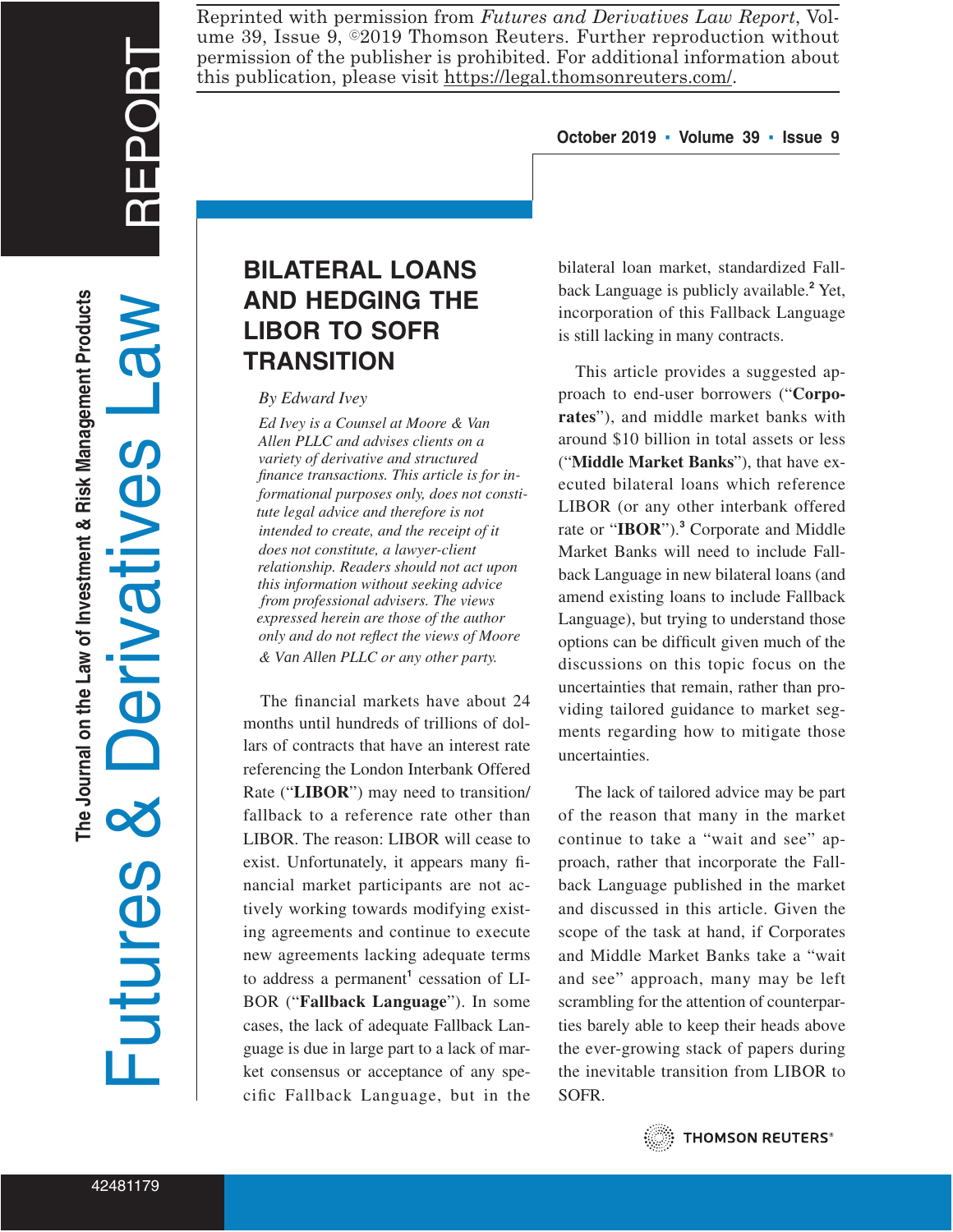To the extent parties have agreed to Fallback Language in broad terms that give unilateral rights to the lender, at the end of this article we provide thoughts on potential concerns and related mitigants any lender may wish to consider when preparing/reviewing such language. For borrowers in this situation, we also note items that should be considered and remembered upon notice of any amendments pursuant to the lender's unilateral right.

# WE MUST ADAPT

As a former Chairman of the U.S. regulator overseeing the interest rate derivatives market put it, *"The discontinuation of LIBOR is not a possibility. It is a certainty. We must anticipate it, we must accommodate it and we must adapt to it."***<sup>4</sup>**

Globally, estimates show that the total gross notional exposure to U.S. dollar denominated LI-BOR**<sup>5</sup>** in loans, bonds, securitizations, deposits and other financial products is close to \$200 trillion.**<sup>6</sup>** Despite the demise of LIBOR being inevitable, loans, swaps and other financial products continue to be issued that reference and rely on a particular LIBOR rate (e.g., 3-Months LI-BOR or 6-Months LIBOR). While these agreements will often have language regarding instances where LIBOR is unavailable, such language has an underlying assumption that the "unavailability" is due to a technical issue or other temporary incident. If the unavailability were permanent, the language may not address such situation or provide solutions that are workable (e.g., a "solution" of either (i) polling dealers in the market or (ii) relying or re-using the most recently available rate). New Fallback Language must be added that can adapt to a reality where LIBOR no longer exists or is otherwise unavailable.**<sup>7</sup>**

In the United States, most Fallback Language will change the reference rate from LIBOR to the Secured Overnight Financing Rate**<sup>8</sup>** ("**SOFR**"), a new reference rate based on the overnight Treasury repo market and published daily by the Federal Reserve Bank of New York.**<sup>9</sup>** Unfortunately, SOFR is an inexact replacement for LIBOR.**<sup>10</sup>** As a result, the amendments necessary to effect this change are significantly more involved than swapping references from "LIBOR" to "SOFR." Changes incorporating SOFR-based payments will require fundamental changes to how interest payment amounts are calculated. Many such changes can present significant risks to borrowers or other parties. One notable "risk" being the difficulty in managing future SOFRbased payment obligations since some changes may result in interest payment amounts not being known until a few days before payment is due.

Today, there are formal Fallback Language options for market participants published by a committee charged with assisting in the transition from LIBOR to SOFR (the "**ARRC Recommendations**") which cover a variety of products (e.g., floating rate notes, securitizations, and syndicated loans).**<sup>11</sup>** However, the adoption of the ARRC Recommendations continues to be slow in some markets, which only may be the result of many market participants only beginning to appreciate the scope of the task at hand and are still grappling to understand the various ARRC Recommendations and decide if there is a "best option" for particular situations.

The ARRC Recommendation for the bilateral business loan market for loans referencing LI-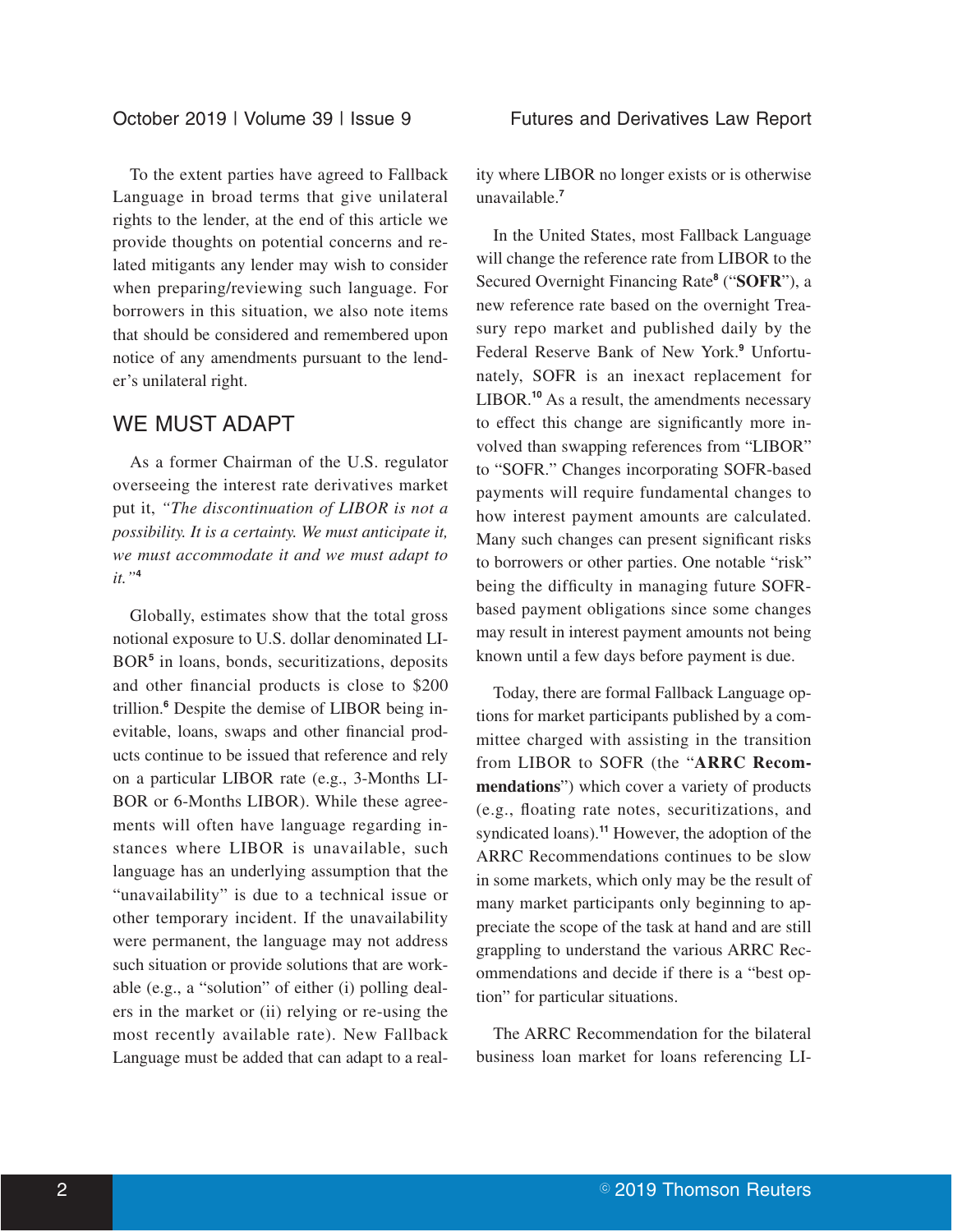BOR (or any other IBOR) ("**Floating Rate Loans**") provides three options for market participants to consider (Hardwired Approach, Amendment Approach, and Hedged Loan Approach). As discussed in greater detail below, when the Floating Rate Loan is also coupled with a swap to hedge the borrower's payment obligations under the loan, which is a common arrangement for Corporates and Middle Market Banks, the parties to the Floating Rate Loan should strongly consider including the ARRC Recommendation referred to as the "Hedged Loan Approach" in their Floating Rate Loan. Also, as discussed in this article under *What if the Floating Rate Loan is Not Hedged?*, this article discusses the Hardwired Approach and Amendment Approach, and the considerations that Corporates and Middle Market Banks should make if the Floating Rate Loan is not coupled with a swap.

A copy of the Fallback Language for the Hedged Loan Approach is included as an Exhibit A to this article. Due to the length of the Hardwired Approach and Amendment Approach amendments, they are not included as an Exhibit to this article, but are available online.**<sup>12</sup>**

### BACKGROUND: LIBOR'S DECLINE

Traditionally, the various LIBOR rates were based on actual bank-to-bank lending transactions, but changes in certain laws**<sup>13</sup>** have led to a significant change in how banks fund themselves, including a reduction in short-term funding through the unsecured bank-to-bank transaction marketplace. Today, with too few actual bank-tobank transactions, the panel of banks providing quotes to the administrator of the LIBOR quotation services are having to provide an "expert judgment"**<sup>14</sup>** as opposed to rates based entirely on substantial transaction data.

The submission of LIBOR rates by the panel banks is currently mandated by the UK's financial regulator, the Financial Conduct Authority (the "**FCA**"). However, starting in 2022, the FCA will not mandate LIBOR submissions. Without this mandate, banks may no longer provide submissions for the calculation of LIBOR given the risks and liabilities associated with the difficulties banks faced in preventing fraud and manipulation in this market, including exposure to billions of dollars in fines for some panel banks. Additionally, even if any panel banks were willing to continue submitting LIBOR rates, local UK and EU regulators could determine that LIBOR no longer satisfies the requirements of the European Benchmark Regulation. The result of this determination would be that banks subject to the relevant laws in Europe could no longer utilize LIBOR for new business.

The demise of LIBOR is further certain due to the larger international coordination to find and establish new reference rates that are less susceptible to fraud and manipulation. In the United States, for U.S. dollar-based transactions, the Board of Governors of the Federal Reserve System and the Federal Reserve Bank of New York convened the "Alternative Reference Rates Committee" ("**ARRC**"). ARRC's membership includes a broad set of public and private sector market participations, including banks, trade associations, insurance companies, clearing houses, and governing agencies. ARRC's mission, in its most basic description, is to lead the charge for the transition of USD-based transactions from LIBOR to SOFR. While this may sound easy; something akin to "*Well, don't we just go through*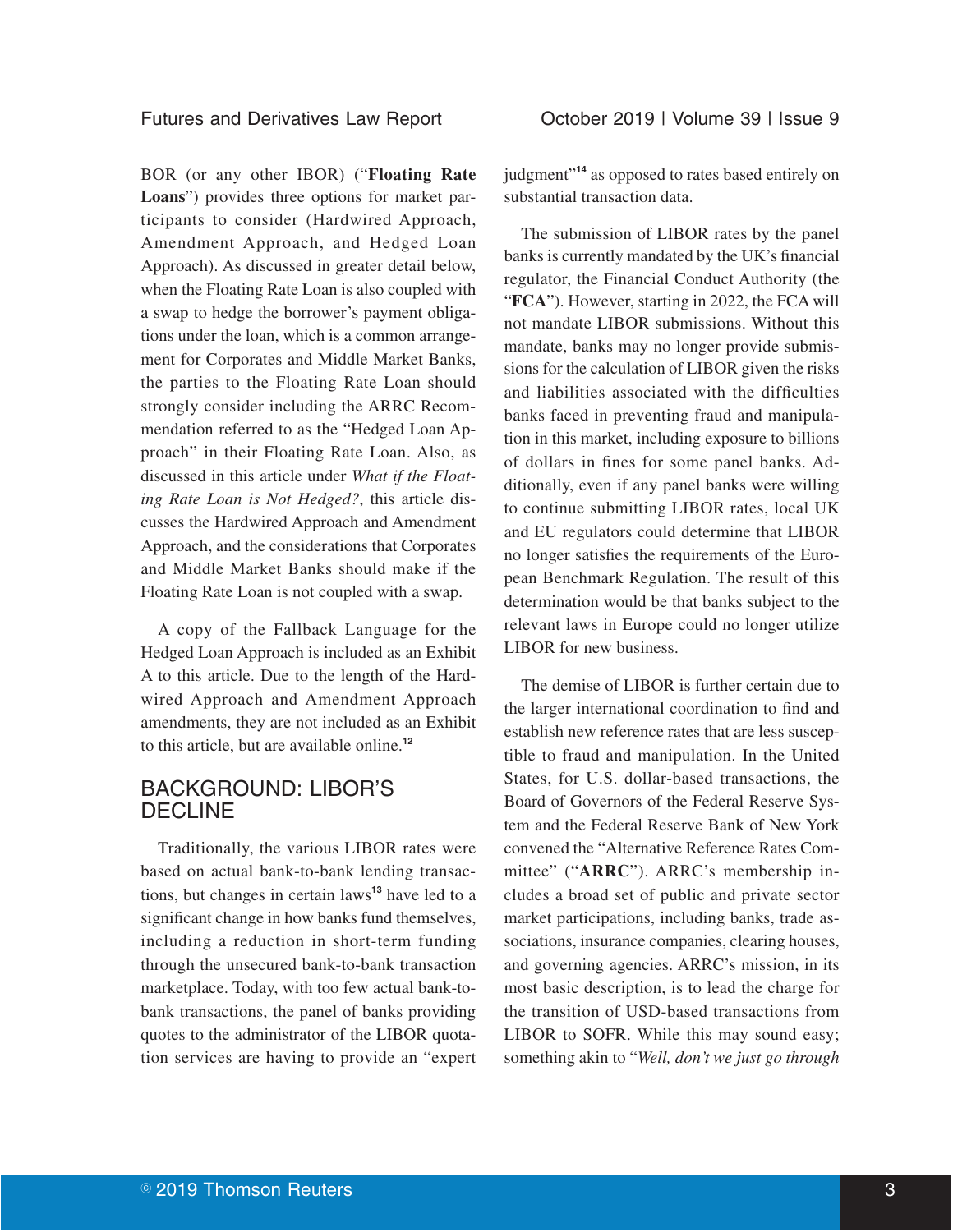### October 2019 | Volume 39 | Issue 9 Futures and Derivatives Law Report

*the contracts and replace LIBOR with SOFR, and call it a day?*," this is, unfortunately, not the case. Because LIBOR and SOFR are entirely different rates in many ways,**<sup>15</sup>** parties will need to understand:

- (i) why the new rate will not just be SOFR, but instead "SOFR + ———%" (the "**Adjusted Reference Rate**"), meaning that (for example) someone with a "LIBOR + 4.5%" floating rate, will have a new rate of "SOFR +  $\_\_\%$  + 4.5%";
- (ii) why the "SOFR" reference in the Adjusted Reference Rate will be supplemented based on the available SOFR rates;**<sup>16</sup>**
- (iii) why the "+———%" (the "**Credit Risk Premium**") is being added in addition to any existing spread already being added to the current LIBOR rate; and
- (iv) the various options in the ARRC Recommendations to accommodate all of the above, so that an Adjusted Reference Rate can be successfully incorporated into a LIBOR contract, and understanding which option is the "best option" for their situation.

### BACKGROUND: LIBOR  $\neq$  SOFR

LIBOR and SOFR are two very different rates. Two differences that cause a number of concerns and issues for market participants are:

(i) **Interest Calculation Method & Lack of a Term Rate**. LIBOR is quoted in a term structure (e.g., 3-Months, 6-Months, 1-Year LIBOR), but SOFR currently has no term structure. As a result, the New

York Federal Reserve does not quote a "6-Months SOFR" or other term rate. Instead, SOFR is a backward-looking overnight rate. If no term structure is available when contracts transition to SOFR, parties will need to agree on the interest calculation method for an interest rate that is  $(x)$  backward looking and  $(y)$ changes everyday. Additionally, without a term rate, parties making a SOFR-based payment will not know the total amount of the interest payment until a few days before such payment is due, which can create risks for parties' cash flow management.

(ii) **The Credit Risk Premium & Value Transfer Risk**. The difference in basis points between LIBOR and SOFR is not a consistent number, so whatever spread amount is added to SOFR to create the Adjusted Reference Rate will likely result in a "winner" and a "loser," in the sense that (at any time) what a party may have paid with LIBOR is more or less than what is paid pursuant to the Adjusted Reference Rate.

### INTEREST CALCULATION METHOD & LACK OF A SOFR TERM RATE

LIBOR is quoted in various maturities (e.g., overnight, 1-Week, 3-Months, 6-Months and 1-Year). By contrast, SOFR is a rate is quoted in the overnight maturity only—i.e., SOFR is a spot rate that is calculated based on observed transactions that happened the previous night.

That is to say, SOFR lets us know what it cost to borrow last night.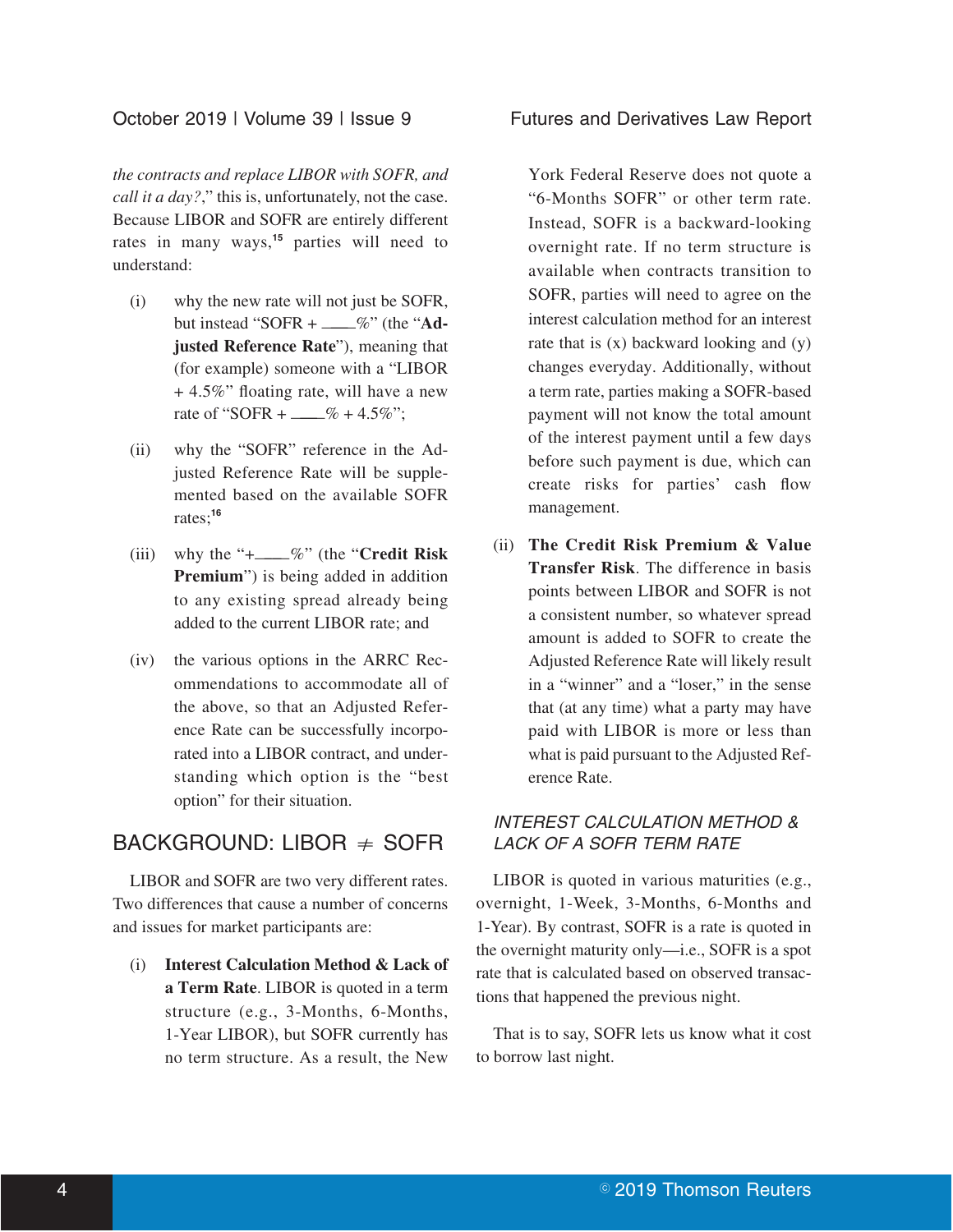As a result, when calculating the SOFR-based payment owed at the end of a term, a payor would have to wait until the end of the term to apply all the rates observed during such term. This presents a number of complexities that require a number of changes in any financing arrangement that will transition from a forward-looking term rate, to a backward-looking overnight rate.

When calculating an interest payment based on a backward-looking overnight rate, such as SOFR, market participants will not engage in the daily process of applying the overnight rate determined each day to the loan principal amount every day of the interest payment calculation period. Instead, the rate applied to a loan principal will be based on an average of the SOFR rates over the interest calculation period (the "**Average SOFR**"), then the Average SOFR will be applied to the loan principal amount based on either (i) the simple average calculation method**<sup>17</sup>** of simply applying the Average SOFR to the loan principal amount each day, or (ii) the compounded average**<sup>18</sup>** calculation method that will apply the Average SOFR to the daily accruing interest amount.**<sup>19</sup>**

Regardless of the averaging calculation method, this calculation method is often referred to as an "in arrears" payment structure to describe how it is a backward looking calculation method.**<sup>20</sup>** When paying in arrears, as a practical matter, a short time will generally be included at the end of the interest rate period to calculate amounts owed, give notice and make required payments (or, alternatively, parties may agree to an "anticipated amount" that is paid on the future payment date, but would add/subtract from such amount an amount reflecting whether the previous payment date's anticipated amount was more or less than the actual amount owed).

There are efforts to create a term rate SOFR, and ARRC does hope to have a term SOFR rate available by the end of 2021.**<sup>21</sup>** However, many uncertainties exist around this figure, most notably whether it will be available since this requires that there first be a significant volume of actively traded SOFR derivatives to develop reliable models for generating a term SOFR rate. Currently, this market is in its infancy (but growing). Still, it is uncertain when any forward-looking term SOFR rate will be available. Of particular concern is the fact that documents may need to transition away from LIBOR before any term rates are available. For this reason, the ARRC Recommendations falling back to a term rate do so as part of a "waterfall" of options for the replacement rate—i.e., the amendment may initially default to a term SOFR rate, but includes additional fallbacks in the event no such term rate exists.**<sup>22</sup>**

### THE CREDIT RISK PREMIUM & VALUE TRANSFER RISK

SOFR is intended to reflect a rate that is nearly a "riskless rate of return" and LIBOR can therefore be thought of as a rate that is the combination of (a) a riskless rate of return, plus (b) a spread that reflects the credit risk in bank-to-bank lending. The amount added to SOFR to create the Adjusted Reference Rate is the amount in (b), which is the Credit Risk Premium. The value of the Credit Risk Premium will not be dynamic,**<sup>23</sup>** which presents an issue since the credit risk of banks changes everyday (e.g., the amount in (b) can vary based on economic and geopolitical events). Thus, once the amount for the Credit Risk Premium is set, the Adjusted Reference Rate will almost certainly result in one party paying more or less than such party would have paid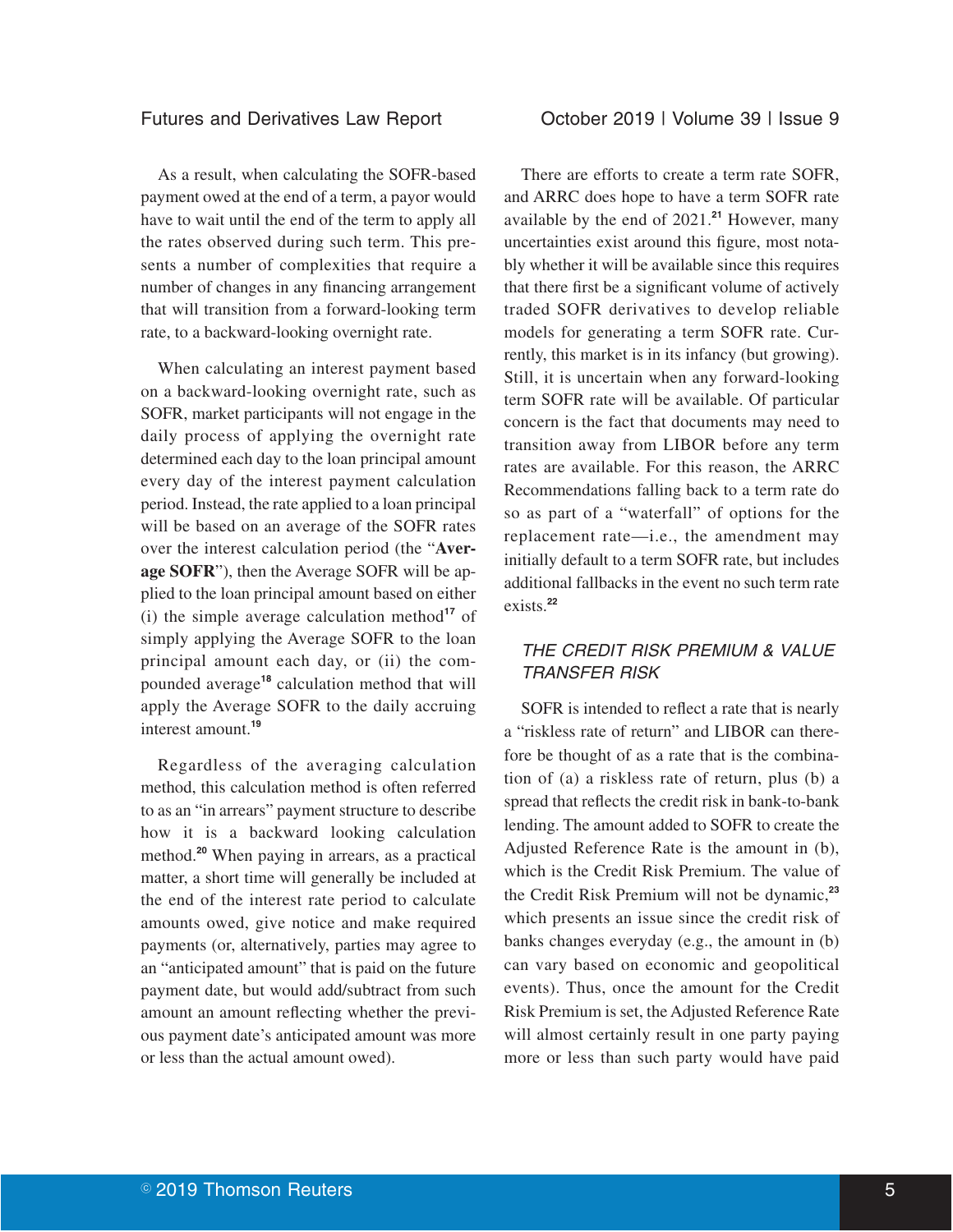under the contract's original LIBOR-terms since the credit risk of banks would continue to fluctuate. This situation is often referred to as part of the "value transfer" that will occur with any transition to an Adjusted Reference Rate.

Unfortunately, in this dynamic, if one party looks to maximize the chance that he/she is the "winner" in this value transfer (e.g., by increasing/decreasing the amount in the Credit Risk Premium), that necessarily increases the risk to his/her counterparty that such counterparty will be the "loser." ARRC, appreciating this dynamic, has coordinated with other organizations (e.g., the International Swaps and Derivatives Association or "**ISDA**") and are asking the market for feedback on methodologies to determine the Adjusted Reference Rate that will minimize any value transfer.**<sup>24</sup>**

### CORPORATES: BILATERAL LOANS & HEDGING

Today, LIBOR-based Floating Rate Loans continue to be made. However, any Floating Rate Loan presents two risks to a Corporate:

- (i) the risk that interest rates rise, causing a loan to be more expensive throughout its life; and
- (ii) the risk associated with the inability to have certainty around all future amounts that must be paid on the loan, since accrued interest will fluctuate with the loan's floating rate.

Traditionally, Corporates were attracted to these Floating Rate Loans because the lender could offer to "swap out" the floating rate for a fixed rate that was lower than the rate offered in a fixed rate loan. Rarely would a Corporateborrower agree to a Floating Rate Loan without hedging the above risks by "swapping out" to a fixed rate. However, more recently (in today's depressed interest rate environment) some Corporate-borrowers may elect to leave such risk unhedged, effectively resulting in such Corporate-borrower speculating on the future of interest rates and accepting the risk of this uncertainty. The risk analysis by such speculators may not have appreciated that, with the transition from LIBOR to SOFR, the uncertainties are magnified. New risks associated with value transfers, cash-flow management and the overall uncertainty related to the impact of transitioning from LIBOR to SOFR, amplify the benefits of hedging the risks associated with a LIBOR-based payment obligation.

# MIDDLE MARKET BANKS: BILATERAL LOANS & HEDGING

Traditionally, Floating Rate Loans packaged with a swap were limited to larger financial institutions, most of which were registered swap dealers. However, in March 2019 the U.S. Commodity Futures Trading Commission (the "**CFTC**") finalized a rule providing greater certainty**<sup>25</sup>** for FDIC insured banks regarding to what extent a swap may be executed in connection with Floating Rate Loans, and such swap activity would not constitute the type of dealing activity which could trigger the CFTC's swap dealer registration requirements. Thus, more and more Middle Market Banks began to offer Floating Rate Loans with the option for a borrower to swap out the floating interest rate for a fixed interest rate.

Middle Market Banks offering a "Floating Rate Loan + Hedge" financing now have their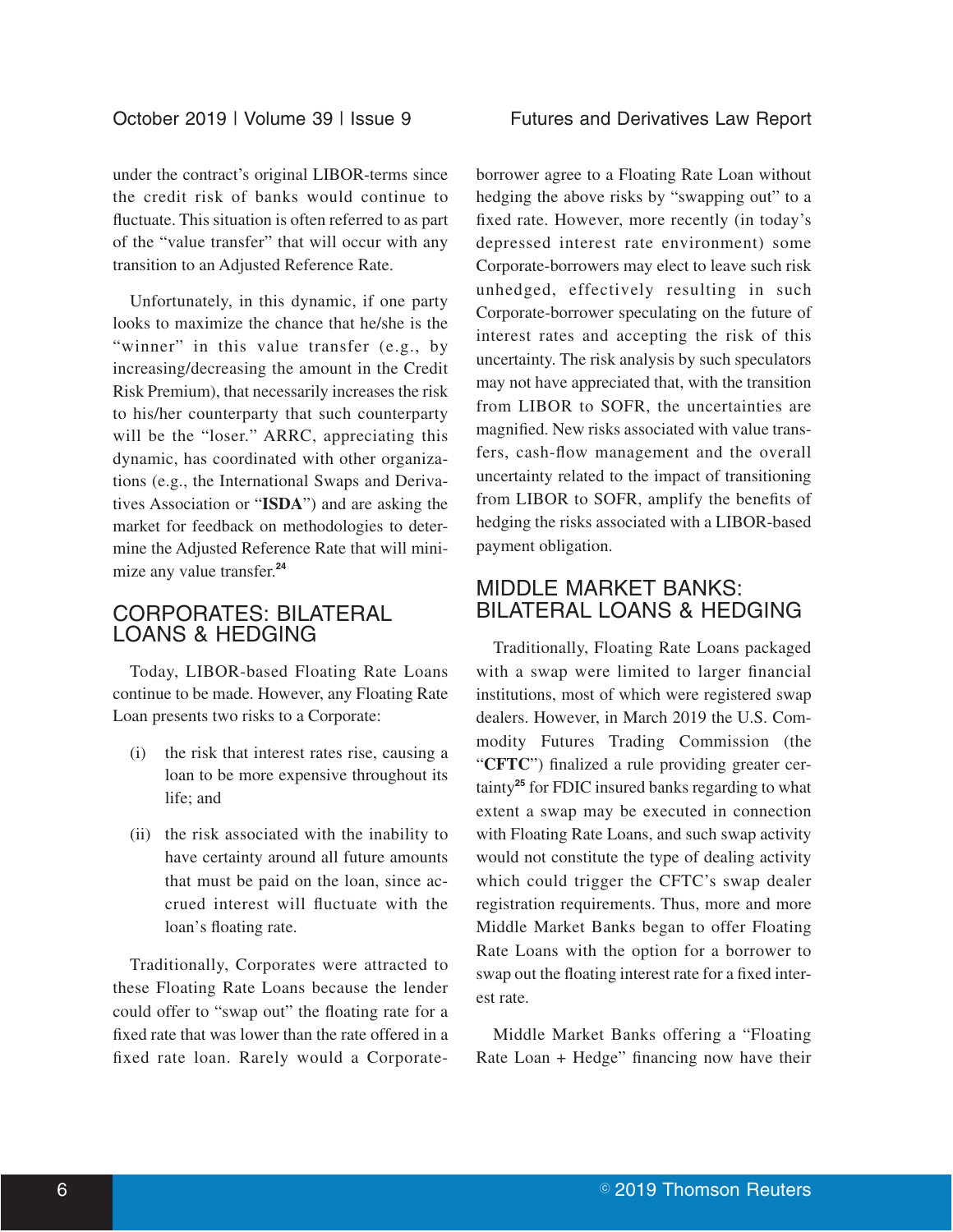### Futures and Derivatives Law Report **Conservation Contract 2019 | Volume 39 | Issue 9**

own payment risk associated with a floating interest rate (pursuant to the hedge). To mitigate this risk, a Middle Market Bank may also look to hedge its floating payment due under the swap with the borrower (the "**MMB Hedge**"). The MMB Hedge often comes in the form of the Middle Market Bank entering into a swap with a swap dealer or other price-maker in the market (the "**Dealer**"), the result of which is the Dealer commits to paying the floating rate to the Middle Market Bank, and the Middle Market Bank pays the Dealer an amount no greater than the fixed rate on the swap with the Corporate.**<sup>26</sup>**

### NEW BASIS RISK BETWEEN LOANS & HEDGES

When LIBOR ceases to be available or a transition to SOFR is otherwise necessary<sup>27</sup> (a "**Benchmark Transition Event**"), this event will impact multiple contracts:

- $\bullet$  for the Corporate, both (i) the Floating Rate Loan and (ii) the hedge's floating payment terms based on LIBOR; and
- for the Middle Market Bank (in addition to the Floating Rate Loan), both of the swaps**<sup>28</sup>** entered into in connection with providing the borrower a hedge to the Floating Rate Loan.

Unless a party intends to speculate on the movement of interest rates, the (a) Corporateborrower to a Floating Rate Loan and (b) Middle Market Bank that provides a Floating Rate Loan, both are similarly situated. Both parties have accepted a floating rate payment obligation in one contract, but have entered into a separate but related hedge that converts this floating rate risk to a fixed rate payment obligation.

Because separate contracts are impacted, the Corporates and Middle Market Banks will need to engage in at least two separate amendments/ modifications, one to amend the relevant bilateral loan and another that amends the swaps, so that both have Fallback Language. Unfortunately, it is not as simple as just having the same Fallback Language in both agreements. The ARRC Recommendation (and other recommendations produced by ARRC) are not providing the fallback language for swaps. For swaps, ISDA will be publishing the Fallback Language. As a result, loans and the related hedges will have their own independent and distinct Fallback Language, increasing the likelihood for basis risk between a Floating Rate Loan and its hedge.

While the Floating Rate Loans will provide for the payment terms in the loan document itself, including how interest accrues, payment dates and repayment plans, the related hedges will not simply incorporate by reference the loan's terms or otherwise just "copy the terms of the Floating Rate Loan." Instead, the terms of a hedge are documented in a confirmation (which may be as short as a few pages). In such confirmation, the payment terms are largely effected therein by incorporating by reference standard definitions published by ISDA (e.g., the 2000 ISDA Definitions or the 2006 ISDA Definitions). As a result, ISDA intends to publish Fallback Language and effect related amendments by amending the 2006 ISDA Definitions (and parties, thereafter, agree to the terms of the amended 2006 ISDA Definitions).

However, this dynamic of distinctly different Fallback Language between related contracts magnifies the potential for basis risk. It is because of this possible basis risk, and the desire to miti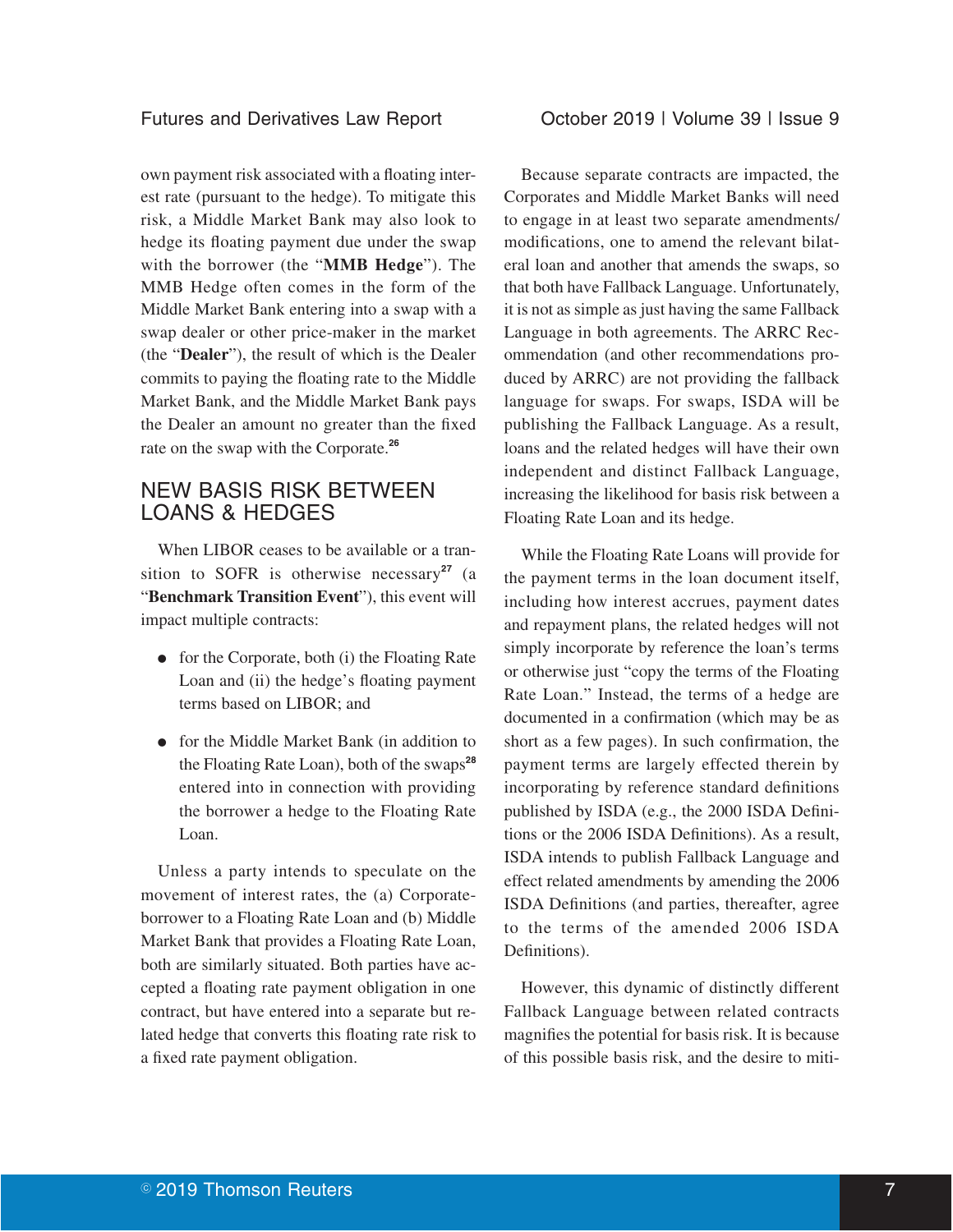gate any basis risk, that Corporates and Middle Market Banks should agree to the ARRC Recommendation's Hedged Loan Approach for amending bilateral loans.

### HEDGING THE LIBOR TO SOFR **TRANSITION**

The Hedged Loan Approach is the only option in the ARRC Recommendations**<sup>29</sup>** drafted for the purpose of minimizing any basis risk between (x) the Adjusted Reference Rate (and related amendments) pursuant to ISDA's Fallback Language and (y) the Adjusted Reference Rate (and related amendments) pursuant to one of the ARRC Recommendations. As stated in the ARRC Recommendation, the Hedged Loan Approach's Fallback Language "provides for consistency with the approach ISDA will implement for derivatives."**<sup>30</sup>** Specifically, the operative terms in the Hedged Loan Approach are as follows:

*"Notwithstanding anything to the contrary herein or in any other Loan Document, if a Benchmark Replacement Date has occurred . . . the Benchmark Replacement will replace the then current Benchmark for all purposes hereunder or under any Loan Document in respect of such determination on such date and all determinations on all subsequent dates, without any amendment to, or further action or consent of any other party to, this Agreement." (emphasis added)*

As a result of the above, a reference to LIBOR would be replaced by the "Benchmark Replacement," which is defined to be the rate "that would apply for derivatives transactions referencing the ISDA Definitions . . ." Additionally, as noted above, in order to ensure consistency in how the payment amounts are calculated, the Hedged Loan Approach also provides that a "Lender" has the right to make "technical, administrative or

operational changes."**<sup>31</sup>** At first blush, a Corporate-borrower may be concerned about this sort of ambiguous unilateral right in the power of the Lender. However, a Corporate that has hedged the Floating Rate Loan should remember the following: *The Corporate payment obligations under the Floating Rate Loan are being economically satisfied by the hedge counterparty, and the hedge counterparty is likely the Lender or an affiliate of the Lender. As a result, the practical impact of this unilateral right is to allow the Lender to make changes to the Floating Rate Loan to ensure that when the Lender (or its affiliate) pays under the hedge, that this payment is equal in amounts and timing as the payments due under the Floating Rate Loan*.

In practical terms, the Hedged Loan Approach is designed to allow a lender to ensure there is no basis risk between payments on the Floating Rate Loan and payments on the related hedge. As a Corporate, by electing the Hedged Loan Approach, the Corporate largely puts the burden on the lender to "figure things out." With that said, all Corporates should be vigilant and ensure that the payment obligations match. For example, parties may wish to consider working with counsel to provide language to make clearer the relationship between payment amounts under the Floating Rate Loan and any related hedge, or other terms to ensure any hedge remains an effective hedge following a Benchmark Transition Event. Consistency between the Floating Rate Loan and hedge is not only critical from an operational perspective, but to the extent there is ever a mismatch, it is still the Corporate's obligation to make the payments due under the Floating Rate Loan.**<sup>32</sup>** Counsel can also explain the impact of any other changes associated with the transition to SOFR, including any changes to the discount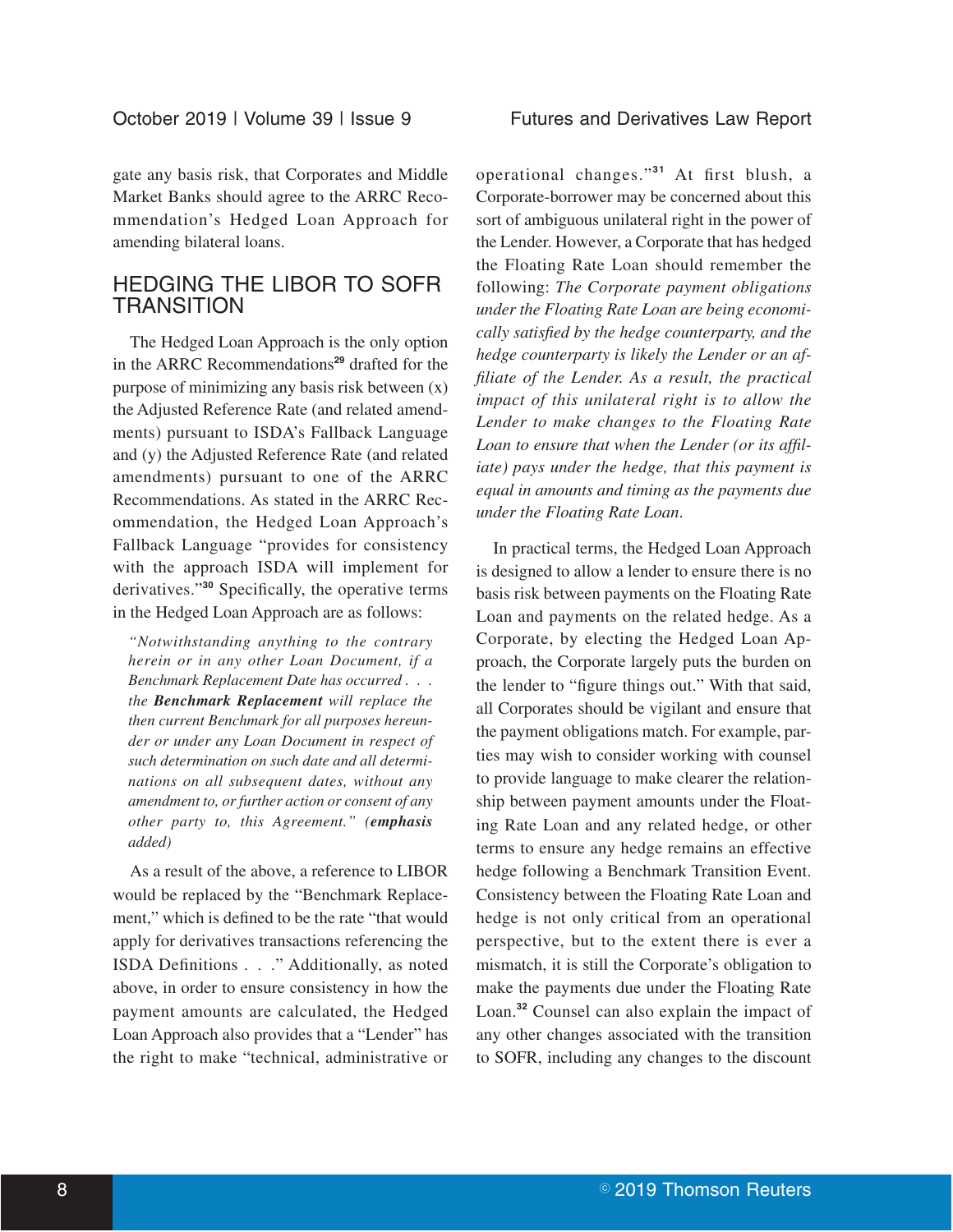### Futures and Derivatives Law Report **Conservatives** October 2019 | Volume 39 | Issue 9

rate used to determine the hedge's mark-tomarket (i.e., valuing the swap)<sup>33</sup> and/or regulatory implications.**<sup>34</sup>**

For a Middle Market Bank, by electing this amendment it mitigates the risk of any mismatch on the swap with a borrower having any basis risk with the MMB Hedge.**<sup>35</sup>** While a Middle Market Bank still must ensure it has relevant models and payment management systems that work with SOFR, the exercise of amending relevant documents is now significantly easier. "Easier" because the expectation is that necessary amendments to swaps will be effected through an ISDA Protocol process, thereby likely allowing amendments to be executed across an entire book of swaps by only submitting a few protocol related documents to ISDA, a possible payment and a few clicks of a computer mouse. After adhering to the protocol, all swaps of the Middle Market Bank (legacy and future) will be deemed amended to include the Fallback Language for which the Middle Market Bank's counterparty has also adhered. It should also be noted that once ISDA updates the 2006 ISDA Definitions, all new swaps using the 2006 ISDA Definitions will automatically incorporate ISDA's new Fallback Language, even if the parties have not adhered to the relevant ISDA Protocol.

Corporates should also remember: Including the Hedged Loan Approach in a hedged Floating Rate Loan is not the only amendment that will be necessary. As noted above, amendments to their existing hedges will also be required, but similar to Middle Market Banks, they too should only need to adhere to the appropriate ISDA Protocol (and here too, adherence may only require the submission of a few documents, a possible payment and a few clicks of a mouse).

At the time of preparing this article, ISDA has not formalized its Fallback Language nor the ISDA Protocol process for a Benchmark Transition Event.

# WHAT IF THE FLOATING RATE LOAN IS NOT HEDGED?

The Hedged Loan Approach is likely appealable only to a party that hedged a Floating Rate Loan, but the language does not require the relevant loan to have a hedge. Borrowers to an unhedged Floating Rate Loan may wish to reconsider their business' risk tolerances in light of the new uncertainties associated with the transition away from LIBOR (notably, the possibility of not having a term SOFR rate). Such parties can still execute a hedge to the existing Floating Rate Loan, today, while interest rates are still at historical lows. This ensures that a Corporate can have certainty regarding the interest payable each payment period and make appropriate arrangement to pay such amount. However, for those that want/need to continue with a floating rate obligation on the Floating Rate Loan, they will need to consider the Fallback Language in either the Hardwired Approach or the Amendment Approach, both of which provide for more negotiation within the Floating Rate Loan around the determination of the Adjusted Reference Rate. As noted earlier, due to the length of these amendments, they are not included as an Exhibit to this article, but are available online in the ARRC Recommendations.**<sup>36</sup>**

The names for the two approaches give a strong indication of their differences. In the Hardwired Approach, parties agree to designated successor rates and adjustments at the time the parties execute and agree to the Fallback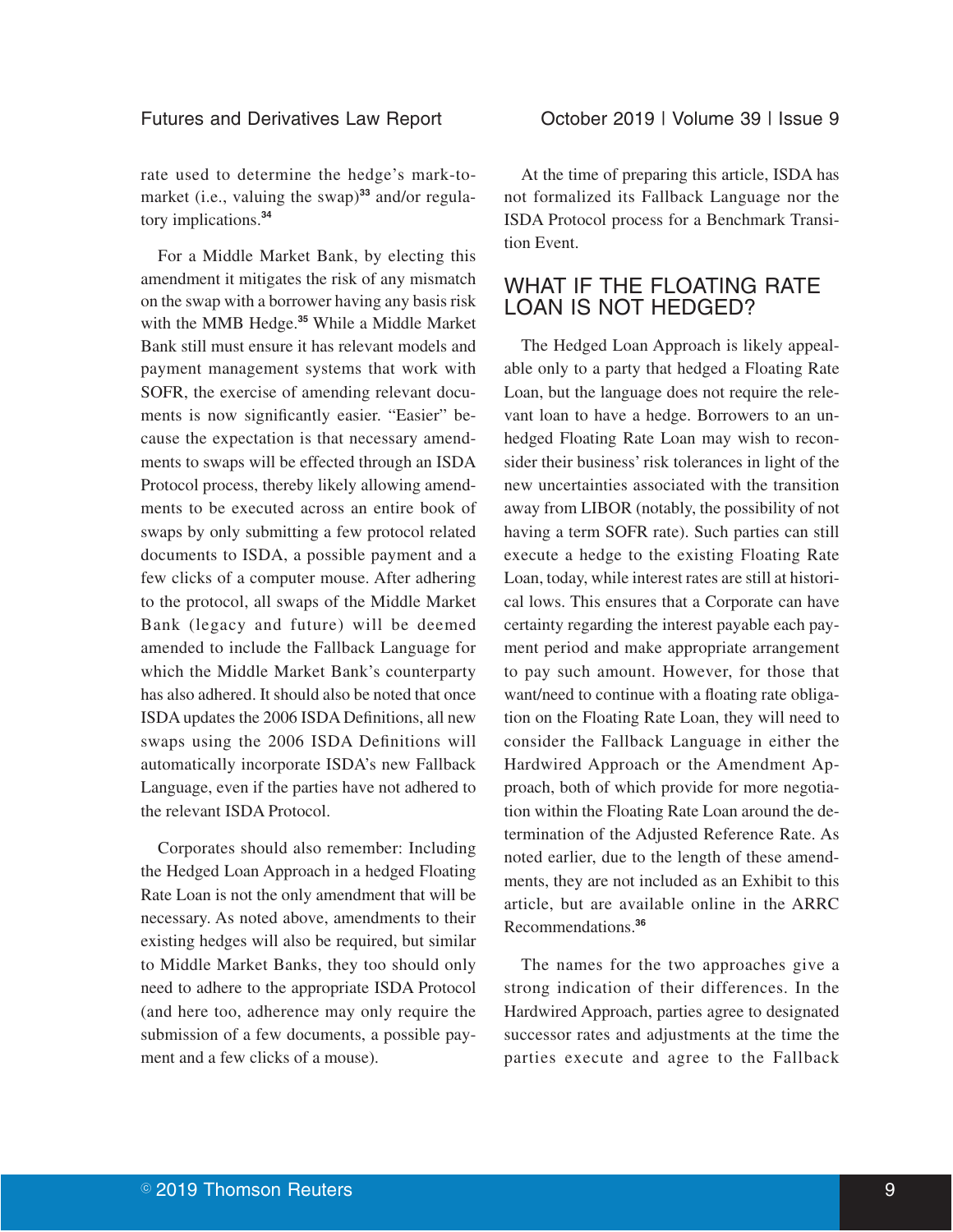Language—i.e., parties hardwire in and agree today regarding how to calculate the Adjusted Reference Rate in the future. Since some uncertainties remain, most notably (i) whether or not a term SOFR will be available and (ii) the amount of the adjustment to the SOFR rate (i.e., the Credit Risk Premium) to create an Adjusted Reference Rate, the Hardwired Approach has parties agreeing to a waterfall approach in selecting the replacement rate.**<sup>37</sup>** The key tenant for the Hardwired Approach is that it provides greater certainty in the present regarding "next steps" following a Benchmark Transition Event.

The Amendment Approach does not have the parties agreeing to what the successor rate would be (SOFR or otherwise) or the spread adjustment (i.e., the Credit Risk Premium). Instead, the Amendment Approach provides an amendment process for negotiating an Adjusted Reference Rate in the future. This amendment is more than just an *agreement to negotiate in the future*. The language has parties agreeing to specific events that would trigger the need for amendments (including an option for parties to do an "early opt-in" and amend documents prior to any specific triggering event) and the process and parameters for selecting the Adjusted Reference Rate (i.e., the term "Benchmark Replacement" used in the ARRC Recommendation). When a transition from LIBOR is triggered under the Amendment Approach (or an "early opt-in" is elected), the lender selects a successor rate (which may, but need not, be a SOFR term rate) and a spread adjustment. Then, the lender provides notice to the borrower of such terms which are then subject to the borrower disputing the terms or accepting (and acceptance may be given by silence, if the parties agree to a negative consent option).

Another notable difference: the Hardwired Ap-

proach is intended to not only address a LIBOR transition, but also concerns of any future transitions a new rate. In this sense, the Hardwired Approach is described as "future-proofed." The Amendment Approach is drafted solely to account for the replacement of LIBOR.

### CAN A HEDGED FLOATING RATE LOAN AGREE TO THE AMENDMENT APPROACH?

Yes. Any Floating Rate Loan, hedged or unhedged, could utilize the Amendment Approach (or Hardwired Approach). Upon learning of the Amendment Approach, this option may attract many borrowers because much less is agreed to today, which can seem appealing when there are so many uncertainties about the replacements rate (term vs. compounded average), the spread adjustment (how much and who makes this determination) and other practices that may develop over time (e.g., possibility of a "break-the-glass" feature**<sup>38</sup>**). Additionally, some borrowers may also consider themselves to be in a position where they may be able to extract some benefits from a negotiation that would not be possible under the Hedged Loan Approach or Hardwired Approach. For example, ARRC noted that "a borrower may be able to extract value from the lenders by refusing to include a compensatory spread adjustment when transitioning to SOFR."**<sup>39</sup>**

However, for parties to a hedged Floating Rate Loan, these concerns generally forget that (i) the LIBOR transition will require the borrower to amend both the Floating Rate Loan and any hedge and (ii) the entirety of the borrower's payment obligations on a fully hedged Floating Rate Loan are satisfied by virtue of the payments under the hedge. Therefore, Corporates (and any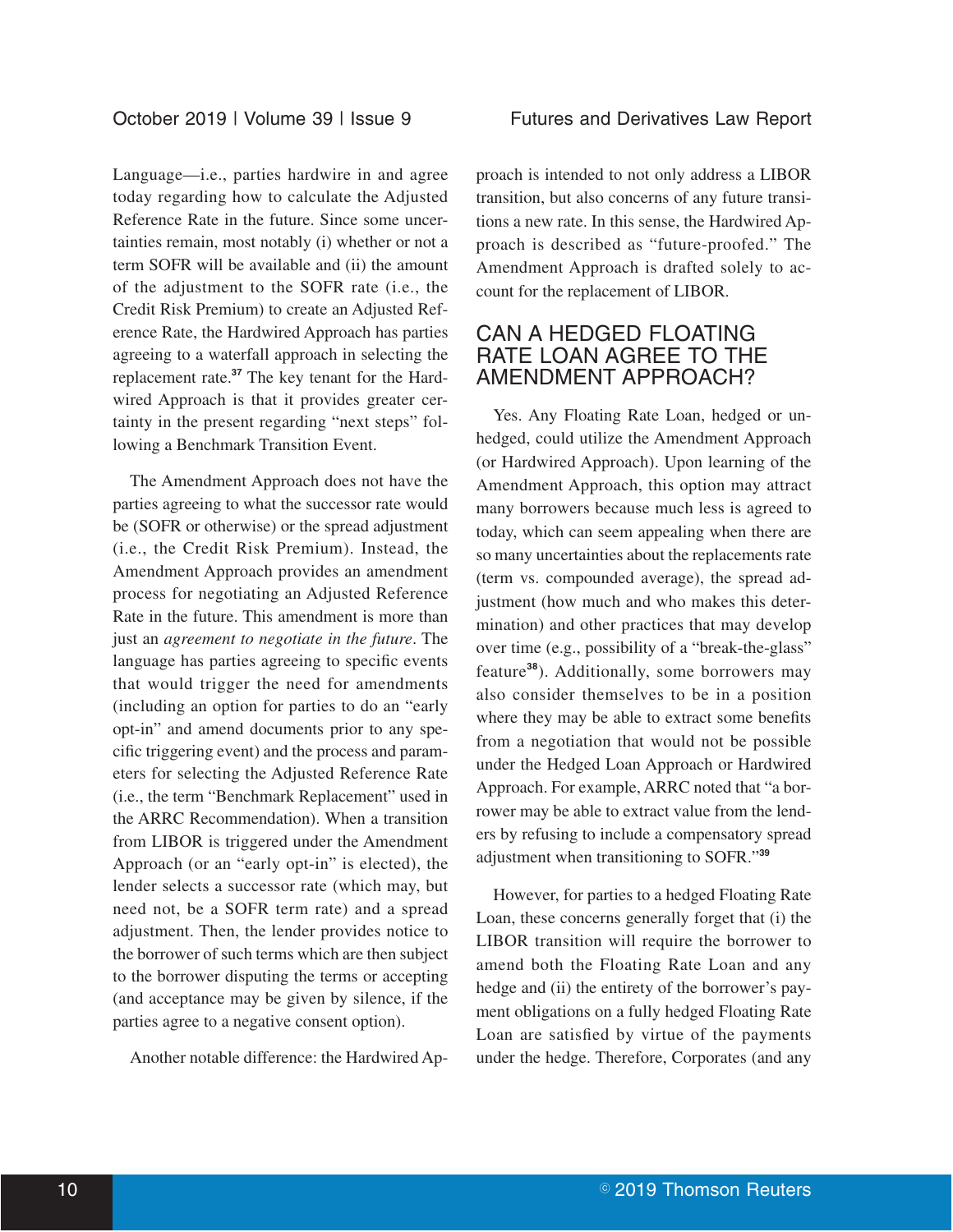### Futures and Derivatives Law Report **Correspondent Correspondent Correspondent Correspondent Correspondent Correspondent Correspondent Correspondent Correspondent Correspondent Correspondent Correspondent Correspondent Corr**

other borrowers) that have hedged the Floating Rate Loan and continue to want a functioning hedge, should not focus on the possibility of "getting something better" or the benefits of a "wait and see" approach. Instead, the focus should be to preemptively avoid there being any differences in payment obligations under the Floating Rate Loan and its hedge.**<sup>40</sup>**

For Middle Market Banks, if the swap-hedge to a loan no longer fully hedges the relevant loan, they will find dissatisfied borrowers, increased complaints and potential demands to have the swap-hedge modified to better hedge the loan. This could then create a mismatch for the Middle Market Bank between the hedge to the loan and the MMB Hedge (i.e., the back-to-back transaction with a Dealer). A mismatch here could cause balance sheet concerns, as the Middle Market Bank must now manage unhedged payment risks.

The Hedged Loan Approach quickly and simply provides Corporates and Middle Market Banks some assurance that payment obligations today remain consistent before, during and after a Benchmark Transition Event between related obligations. In this sense, the Hedged Loan Approach hedges the LIBOR to SOFR transition.

### UNILATERAL RIGHT ALTERNATIVES & CONCLUSION

Another option that may exist in some Floating Rate Loans is the option which gives the lender a unilateral right to amend the Floating Rate Loan to address a Benchmark Transition Event. There is not necessarily "market language," but conceptually the substance is the same—i.e., it gives the lender the right to make changes necessary/desired that relate to transitioning the Floating Rate Loan's LIBOR rate to an alternative reference rate. This sort of unilateral right is not too different from the unilateral right discussed earlier in the Hedged Loan Approach (which provides the lender with the unilateral right to make "technical, administrative or operational changes").

Middle Market Banks considering such language should also consider this sort of provision in the context of what will make the transition easier and smoother. Language that is too broad and/or lacking specifics regarding the clear intent behind the provision, may turn out to increase customer complaints during a time that will likely already have highly stressed resources. As a practical reality for Middle Market Banks, some complaints are inevitable regardless of the language used. To mitigate the extent of such complaints and otherwise mitigate any customer dissatisfaction, Middle Market Banks should consider:

- (1) using language that is clear and unambiguous; and
- (2) have plans regarding how the Middle Market Bank will be able to educate counterparties (and their counsel) regarding amendments.

Regarding consideration (1), the clear and unambiguous language should not only covey what rights the lender has, but should strive to indicate to the borrower the "rules for the road" regarding how the appropriate amendments will be determined. For this, considering the language already provided for in the ARRC Recommendations may be helpful. For example, to the extent there is a hedge, language may indicate the efforts (e.g., "may" or "will endeavor") the Middle Market Bank will go to, to ensure any replace-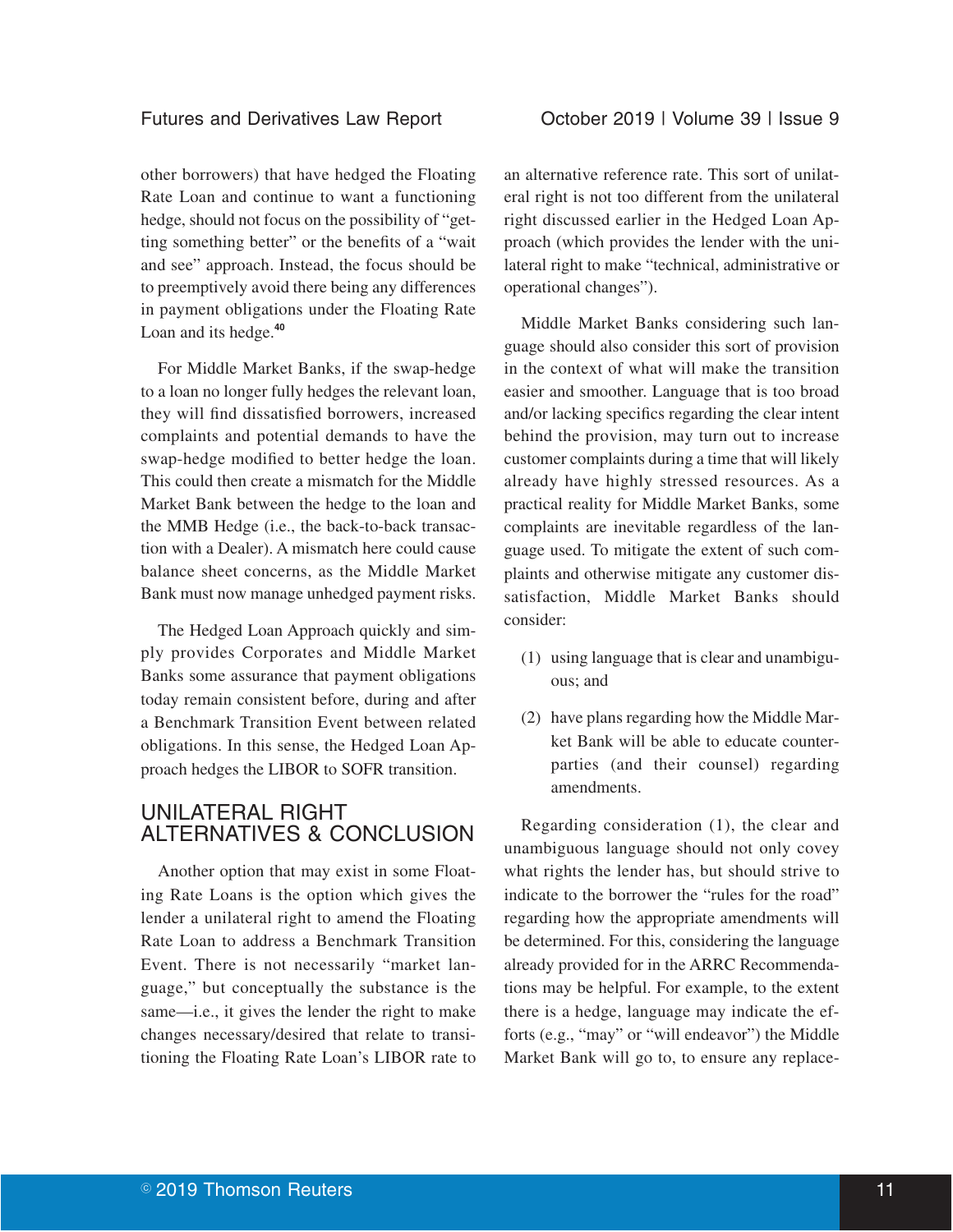ment rates and other payment terms between the Floating Rate Loan and hedge are consistent. To the extent there is no hedge, the Amendment Approach also provides processes and parameters for selecting the Adjusted Reference Rate and therefore could provide helpful language. This sort of language not only ensures that the rights of the Middle Market Bank are clear, unambiguous and, therefore, less susceptible to viable litigation threats, but to the extent the determination of the Adjusted Reference Rate (particularly, the Credit Risk Premium) has language regarding (i) how it is calculated and (ii) why it is included, this too may assuage some of the anxiety and apprehension borrowers will inevitably have upon seeing an entirely new interest rate.

Regarding consideration (2), an obvious benefit regarding the use of the ARRC Recommendation is the availability of ARRC prepared materials. However, the best product will be a tailored product by Middle Market Bank for its customers. These materials will not only be important for customers, but tailored products aimed more towards educating their counsel/ advisors are critical, since these professionals will often be the ones ultimately educating, representing and reassuring the Middle Mark Bank's customer. Materials for professionals, similar to this article, should have citations where the professionals can learn more on this topic from information not produced by the Middle Market Bank. Once armed with this information, the professional counsel can educate his/her client about why the transition from LIBOR is occurring, and how this risk is addressed in the contractual terms of their Floating Rate Loan. It will be critical for counsel to be able to convey to clients how the agreement's amendments to transition to the new reference rate are amendments intended minimize any value transfer and otherwise keep the contract's original bargainedfor exchange and commercial intent (and to also spot any amendments that are not necessary for the transition and/or intended to put more of the value transfer risk on his/her client).

Borrowers to a Floating Rate Loan that give the lender a unilateral right should review any amendments to ensure consistency with any related hedges, and to the extent the new rate is not a term rate, ensure your existing policies and processes related to cash flow management can manage payments in arrears. An important item to remember, not just for the borrower but the lender as well: the determination of the Adjusted Reference Rate should not be considered a time to try and negotiate a "better" rate. Instead, both parties should be focused on having an Adjusted Reference Rate that minimizes any value transfer.

Moving forward, the industry, regulators and global bodies continue to publish materials intended to better prepare market participants for the forthcoming disruption due to the transition from LIBOR to another alternative reference rate. For anyone just beginning to appreciate the size of this task, often there seems to be too much information, making it difficult to find the tailored advice or guidance needed. Even in the ARRC Recommendations, ARRC did not push any single option as a "best option" in any particular instance. That is what individual counsel is for, but as noted earlier in this article, even though this author believes the Hedged Loan Approach presents the best option for a hedged Floating Rate Loan, all involved parties will need to diligently stay abreast of ISDA's developments regarding its implementation of introducing Fallback Language into the 2006 ISDA Defini-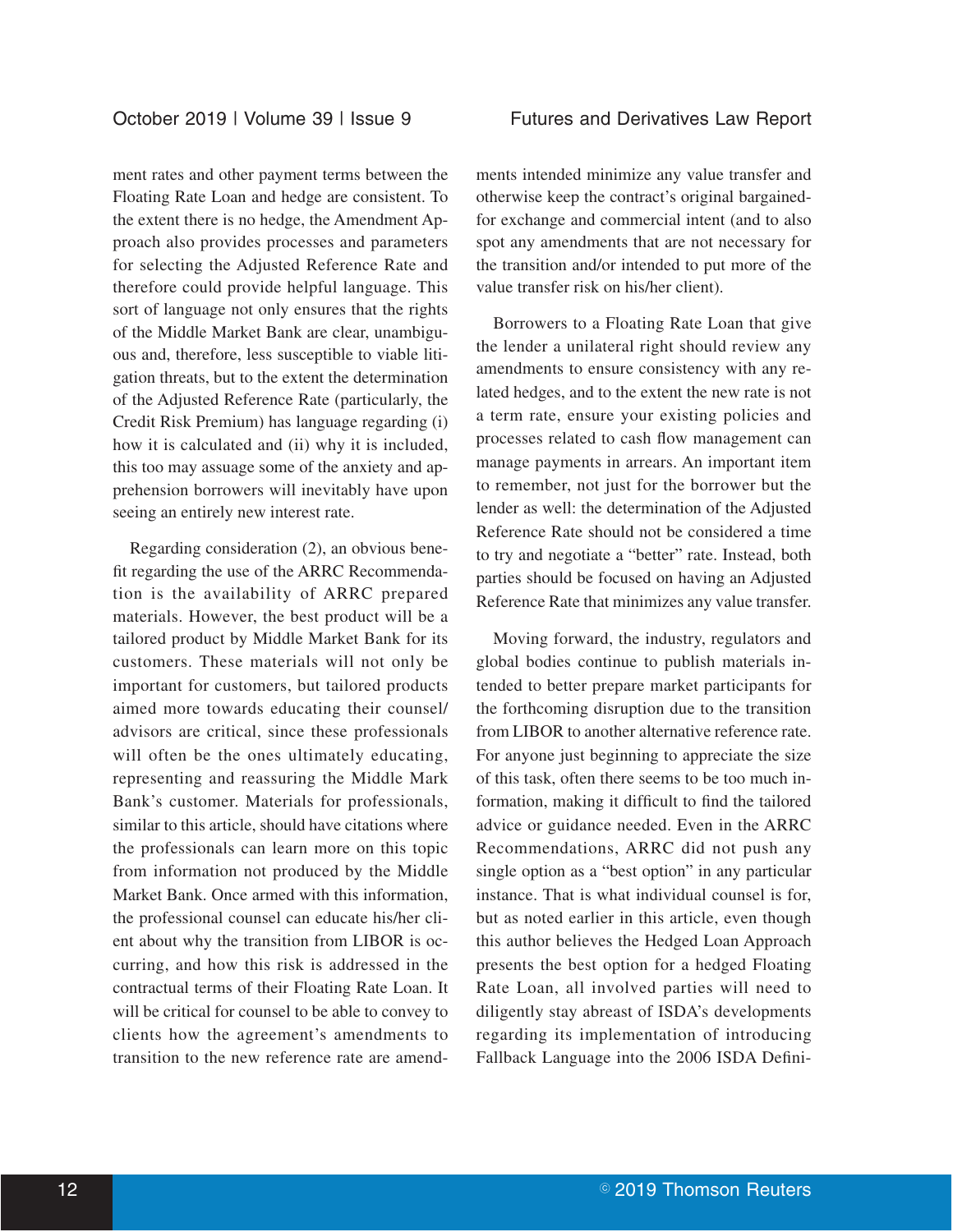tions, any regulatory consequences associated with this<sup>41</sup> and otherwise review any subsequent amendments to ensure consistency between the future SOFR-Loan and future SOFR-hedge.

### **Exhibit A**

### **Fallback Language for the Hedged Loan Approach**

### **Effect of Benchmark Replacement Date**

(a) *Benchmark Replacement*. Notwithstanding anything to the contrary herein or in any other Loan Document, if a Benchmark Replacement Date has occurred prior to the Reference Time in respect of any determination of the Benchmark on any date, the Benchmark Replacement will replace the then-current Benchmark for all purposes hereunder or under any Loan Document in respect of such determination on such date and all determinations on all subsequent dates, without any amendment to, or further action or consent of any other party to, this Agreement.

(b) *Benchmark Replacement Conforming Changes*. In connection with the implementation of a Benchmark Replacement, the Lender will have the right to make Benchmark Replacement Conforming Changes from time to time and, notwithstanding anything to the contrary herein or in any other Loan Document, any amendments implementing such Benchmark Replacement Conforming Changes will become effective without any further action or consent of the Borrower.

(c) *Notices; Standards for Decisions and Determinations*. The Lender will promptly notify the Borrower of (i) the occurrence of a Benchmark Replacement Date, (ii) the implementation

of any Benchmark Replacement, (iii) the effectiveness of any Benchmark Replacement Conforming Changes and (iv) the commencement or conclusion of any Benchmark Unavailability Period. Any determination or decision that may be made by the Lender pursuant to this Section titled "Effect of Benchmark Replacement Date," including any determination with respect to a tenor, rate or adjustment or of the occurrence or non-occurrence of an event, circumstance or date and any decision to take or refrain from taking any action or any selection, will be conclusive and binding absent manifest error and may be made in Lender's sole discretion and without consent from the Borrower.

(d) *Benchmark Unavailability Period*. Upon the Borrower's receipt of notice of the commencement of a Benchmark Unavailability Period, the Borrower may revoke any request for a Eurodollar Borrowing of, conversion to or continuation of Eurodollar Loans to be made, converted or continued during any Benchmark Unavailability Period and, failing that, the Borrower will be deemed to have converted any such request into a request for a Borrowing of or conversion to ABR Loans. During any Benchmark Unavailability Period, the component of ABR based upon LIBOR will not be used in any determination of ABR.

(e) *Certain Defined Terms*. As used in this Section titled "Effect of Benchmark Replacement Date":

*"Benchmark"* means, initially, LIBOR; provided that if a Benchmark Replacement Date has occurred with respect to LIBOR or the thencurrent Benchmark, then "Benchmark" means the applicable Benchmark Replacement to the extent that such Benchmark Replacement has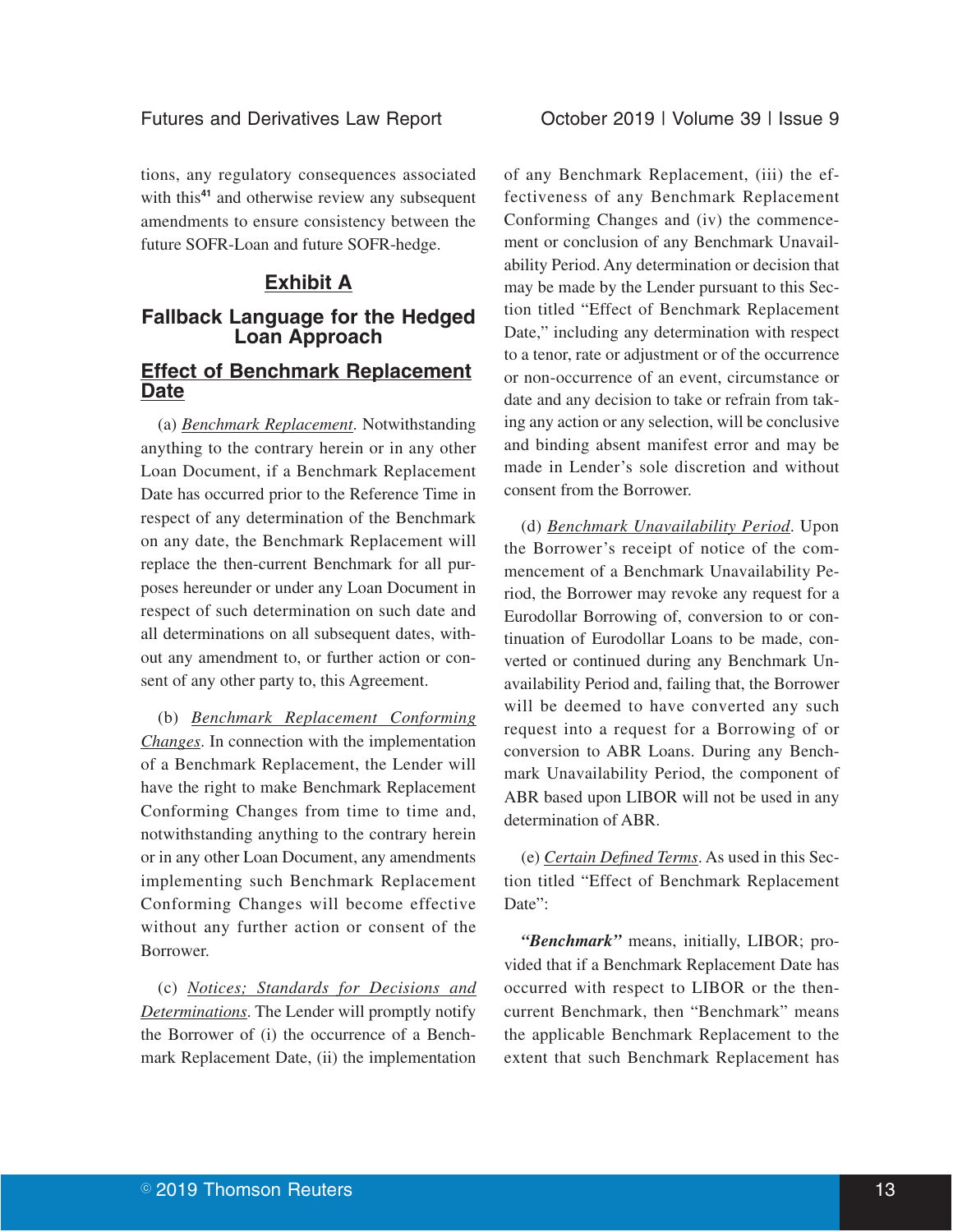become effective pursuant to clause (a) of this Section titled "Effect of Benchmark Transition Event."

*"Benchmark Replacement"* means, for any Interest Period, the sum of the successor rate and spread adjustment that would apply for derivatives transactions referencing the ISDA Definitions upon the occurrence of an index cessation date with respect to the Benchmark for the applicable tenor; provided that if the Benchmark Replacement would be less than zero, the Benchmark Replacement will be deemed to be zero for the purposes of this Agreement.

*"Benchmark Replacement Conforming Changes"* means, with respect to any Benchmark Replacement, any technical, administrative or operational changes (including changes to the definition of "ABR," the definition of "Interest Period," timing and frequency of determining rates and making payments of interest and other administrative matters) that the Lender decides may be appropriate to reflect the adoption and implementation of such Benchmark Replacement and to permit the administration thereof by the Lender in a manner Lender decides is reasonably necessary in connection with the administration of this Agreement.

*"Benchmark Replacement Date"* means the occurrence of an index cessation date (or other effective date) with respect to the then-current Benchmark upon which the then-current Benchmark for the applicable tenor would be replaced in derivatives transactions referencing the ISDA Definitions.

*"Benchmark Unavailability Period"* means, if a Benchmark Replacement Date has occurred with respect to the then-current Benchmark and

solely to the extent that the then-current Benchmark has not been replaced with a Benchmark Replacement, the period  $(x)$  beginning at the time that such Benchmark Replacement Date occurs and (y) ending at the time that a Benchmark Replacement has replaced the then-current Benchmark for all purposes hereunder or under any Loan Document in accordance with the Section titled "Effect of Benchmark Transition Event."

*"ISDA Definitions"* means the 2006 ISDA Definitions published by the International Swaps and Derivatives Association, Inc. or any successor thereto, as amended or supplemented from time to time, or any successor definitional booklet for interest rate derivatives published from time to time.

*"Reference Time"* with respect to any determination of the Benchmark means (1) if the Benchmark is LIBOR, 11:00 a.m. (London time) on the day that is two London banking days preceding the date of such determination, and (2) if the Benchmark is not LIBOR, the time determined by the issuer or its designee in accordance with the Benchmark Replacement Conforming Changes.

### **ENDNOTES:**

**1**Often there is language in a contract addressing what happen when LIBOR is unavailable, but often such language has an underlying assumption that the "unavailability" is due to a technical issue or other temporary incident, and therefore the solution provided in such Fallback Language is only adequate for a short and temporary cessation of LIBOR. *See also, infra*, Endnote 7 and the discussion in this article under *Background: LIBOR's Decline* for more information regarding possible ways in which LIBOR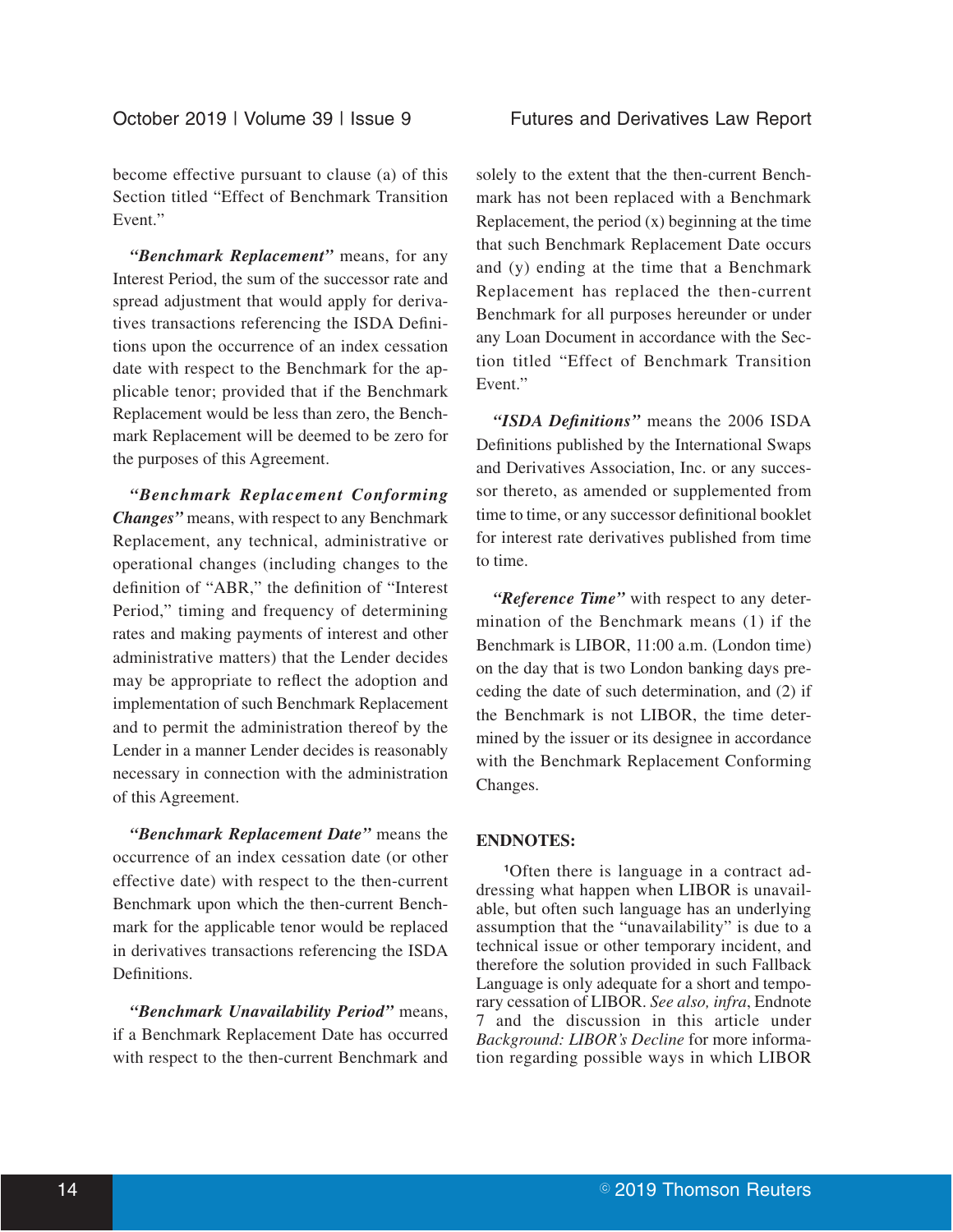may cease to be used by banks.

**<sup>2</sup>***See, infra,* Endnote 11 (notes that the "Alternative Reference Rate Committee" has published various proposals for amending a variety of financial contracts which commonly reference LIBOR). *See also* the discussion in this article under *Background: LIBOR's Decline* for more information about the Alternative Reference Rate Committee.

**<sup>3</sup>**Much of the discussion in this article applies across the market, but Corporates and Middle Market Banks are the focus because far fewer of these entities ever desire to manage a floating payment obligation with their balance sheets, and therefore have hedged such risks. Because of such hedging activity, the appropriate Fallback Language is likely to be the language that maintains an effective payment hedge between (x) a Corporate's payment obligation on a floating rate loan and its related swap providing the hedge or (y) a Middle Market Bank's payment obligation owed to a borrower pursuant to a swap that was packaged with a loan (the "**Loan Swap**") and another swap the Middle Market Bank executes to hedge its payment obligations on the Loan Swap.

**4** J. Christopher Giancarlo, Opening Statement of Chairman J. Christopher Giancarlo before the Market Risk Advisory Committee Meeting, Washington, D.C. (2018), *available at* http s://www.cftc.gov/PressRoom/SpeechesTestimon y/giancarlostatement071218.

**5**LIBOR is currently produced in five currencies (USD, GBP, CHF, EUR and JPY) and seven tenors (or "term rates") (Overnight/Spot Next, 1-Week, 1-Month, 2-Months, 3-Months, 6-Months and 12-Months) based on submissions from a reference panel of between 11 and 16 banks depending on currency, resulting in the publication of 35 rates every applicable London business day. Central banks from all five currencies created local working groups to determine a new reference rate and coordinate the transition away from the local currency denominated LI-BOR to the new reference rates. For example, in the United Kingdom, the alternative reference rate for GBP is the "Sterling Overnight Index Average or "SONIA." In the United States, as

discussed in greater detail in this article, the alternative reference rate is the Secured Overnight Financing Rate or "SOFR." *See also, infra*, Endnote 8 (more information regarding SOFR).

**6***See*, Second Report of the Alternative Reference Rates Committee, March 2018, *available at* https://www.newyorkfed.org/medialibrary/Micro sites/arrc/files/2018/ARRC-Second-report.

**<sup>7</sup>**For example, local UK and EU regulators could determine that LIBOR no longer satisfies the requirements of the European Benchmark Regulation. The result of this determination would be that banks subject to the relevant laws in Europe could no longer utilize LIBOR for new business. In the United States, bank regulators may also raise concerns around the same time regarding safety and soundness, as it is likely that LIBOR would no longer accurately reflect the interbank lending market.

**<sup>8</sup>**SOFR represents the cost of borrowing cash overnight that is secured by Treasury securities. Transactions underlying SOFR regularly exceeded \$700 billion in daily volumes, and market participants transacting in the overnight repo market contributing to SOFR includes brokerdealers, money market funds, asset managers, insurance companies, securities lenders, and pension funds. SOFR is considered to represent a nearly risk-free rate of return.

**<sup>9</sup>** https://apps.newyorkfed.org/markets/autora tes/sofr; *see also* 82 FR 58397 (Dec. 12, 2017) (Notice from the Board of Governors of the Federal Reserve System (Board) announcing the production and publication of SOFR).

**<sup>10</sup>**As further discussed in the subparts to this article under *Background: LIBOR*  $\neq$  *SOFR*, two of the more notable differences between LIBOR and SOFR are that (i) LIBOR is a forwardlooking term rate (e.g., 3-Months or 6-Months LIBOR) while SOFR is a backward-looking rate that currently only provides a party with the interest rate for borrowing the previous night and (ii) LIBOR includes within its rate an embedded premium indicative of unsecured credit risk to a bank that is added to any riskless rate of return, while SOFR represents no such credit risk premium and is nearly a risk-free rate of return. *See*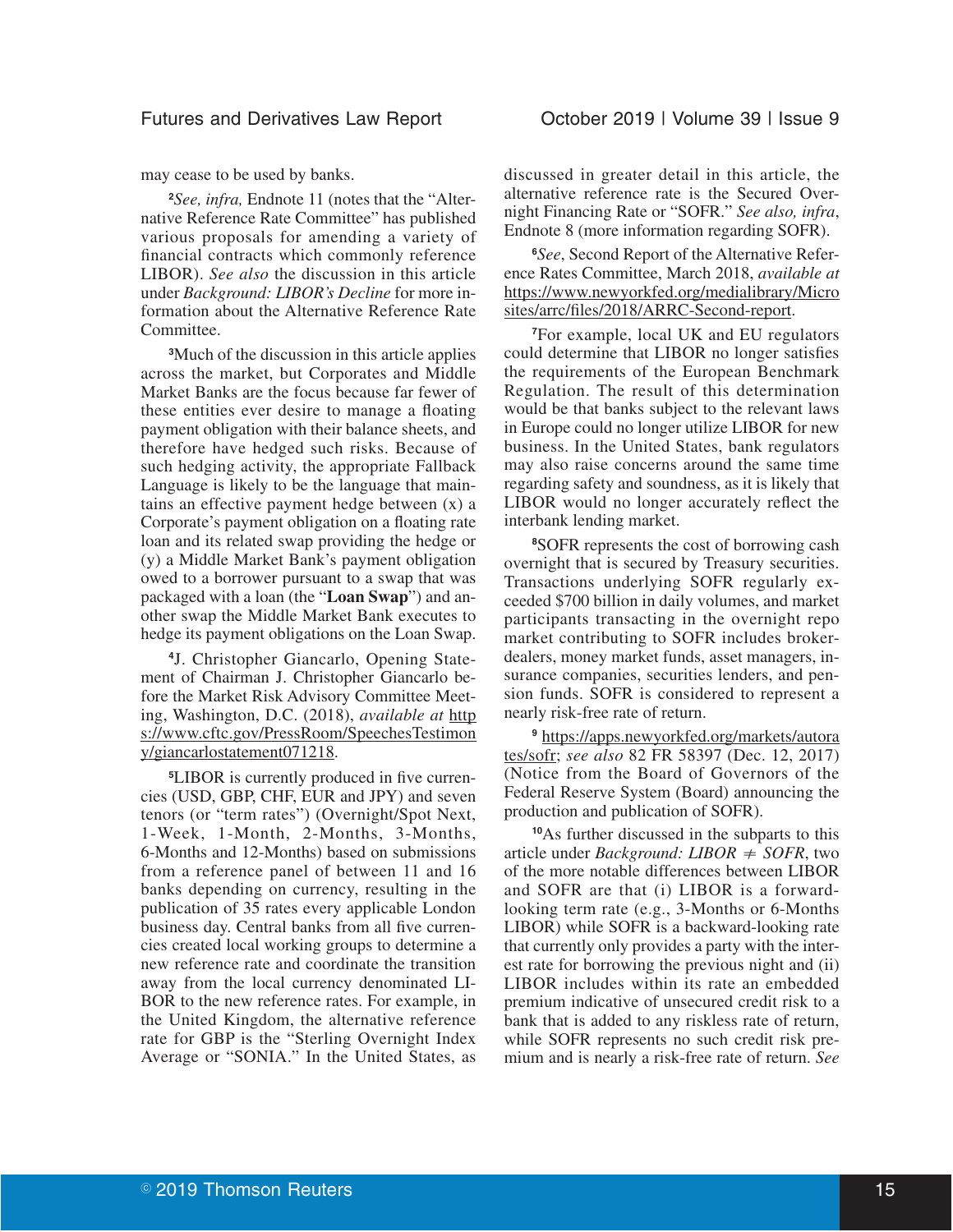*also*, Endnote 8 (more information regarding SOFR).

**<sup>11</sup>**ARRC has produced recommendations for a variety of products (e.g., floating rate notes, securitizations, and syndicated loans). For purposes of this article, the ARRC Recommendations refers to the ARRC Recommendations Regarding More Robust Fallback Language for New Originations of LIBOR Bilateral Business Loans, May 31, 2019, *available at* https://www.n ewyorkfed.org/medialibrary/Microsites/arrc/file s/2019/Bilateral\_Business\_Loans\_Fallback.pdf (this document provides ARRC's three sets of recommended Fallback Language for new originations of LIBOR-referenced U.S. dollardenominated bilateral business loans: (i) the Hardwired Approach; (ii) the Amendment Approach; and (iii) the Hedged Loan Approach).

**<sup>12</sup>***Id.* (provides web address for downloading the.pdf providing the Hardwired Approach and the Amendment Approach).

**13**For instance, the Basel Committee on Banking Supervision's liquidity rules such as the Liquidity Coverage Ratio and the Net Stable Funding Ratio require banks to be funded by long-term debt (rather than short-term debt) and thus reduced lending activity in the short-term interbank market.

**14**The expert judgment is a market and transaction data-based expert judgment, using the panel bank's own internally approved procedure (based on a set of permitted inputs and agreed with the administrator for LIBOR, the ICE Benchmark Administrator or the "**IBA**"). For more about the IBA and LIBOR methodologies, see the ICE LIBOR Output Statement, *available at* https://www.theice.com/publicdocs/ICE\_LIB OR\_Output\_Statement.pdf.

**<sup>15</sup>***Supra* Endnote 10 (discussion of differences between SOFR and LIBOR).

**<sup>16</sup>**In this article under *Interest Calculation Method & Lack of a SOFR Term Rate*, we discuss issues around the lack of any term rate SOFR (e.g., 3-Months SOFR), and that there may be a term rate at some unknown point in the future. However, if there is no term rate, then there are questions around how to apply a backwardlooking rate to calculate interest owed over the relevant period that interest accrues (e.g., using the compounded average calculation method). *See also, infra*, Endnote 37 (and related text for discussion of the "waterfall" regarding the adjustments to determine the Adjusted Reference Rate).

**<sup>17</sup>**As described by ARRC, "*Simple interest* is a long-standing convention, and in some respects is easier from an operational perspective. Under this convention, the additional amount of interest owed each day is calculated by applying the daily rate of interest to the principal borrowed, and the payment due at the end of the period is the sum of those amounts." A Users Guide to SOFR, April 2019, p. 5 *available at* https://www.newyorkfed. org/medialibrary/Microsites/arrc/files/2019/User s\_Guide\_to\_SOFR.pdf ("**SOFR Guide**").

**18**As described by ARRC, "*Compound interest* recognizes that the borrower does not pay back interest owed on a daily basis and it therefore keeps track of the accumulated interest owed but not yet paid. The additional amount of interest owed each day is calculated by applying the daily rate of interest both to the principal borrowed and the accumulated unpaid interest . . . From an economic perspective, compounded interest is the more correct convention . . . On the other hand, simple interest is easier to calculate and many systems are designed around its use . . ." SOFR Guide, p. 5.

**<sup>19</sup>**Regarding the election between simple vs. compounded averaging, ARRC noted that "[L]enders will face a technical choice between using a simple or a compounded average of SOFR as they seek to use SOFR in cash products. In the short-term, using simple interest conventions may be easier since many systems are already set up to accommodate it. However, compounded interest would more accurately reflect the time value of money, which becomes a more important consideration as interest rates rise, and it can allow for more accurate hedging and better market functioning." SOFR Guide p. 1. ARRC also noted that "[t]he choice of a particular averaging convention need not affect the overall rate paid by the borrower, because the differences between them are generally small and other terms can be adjusted to equate the overall cost, but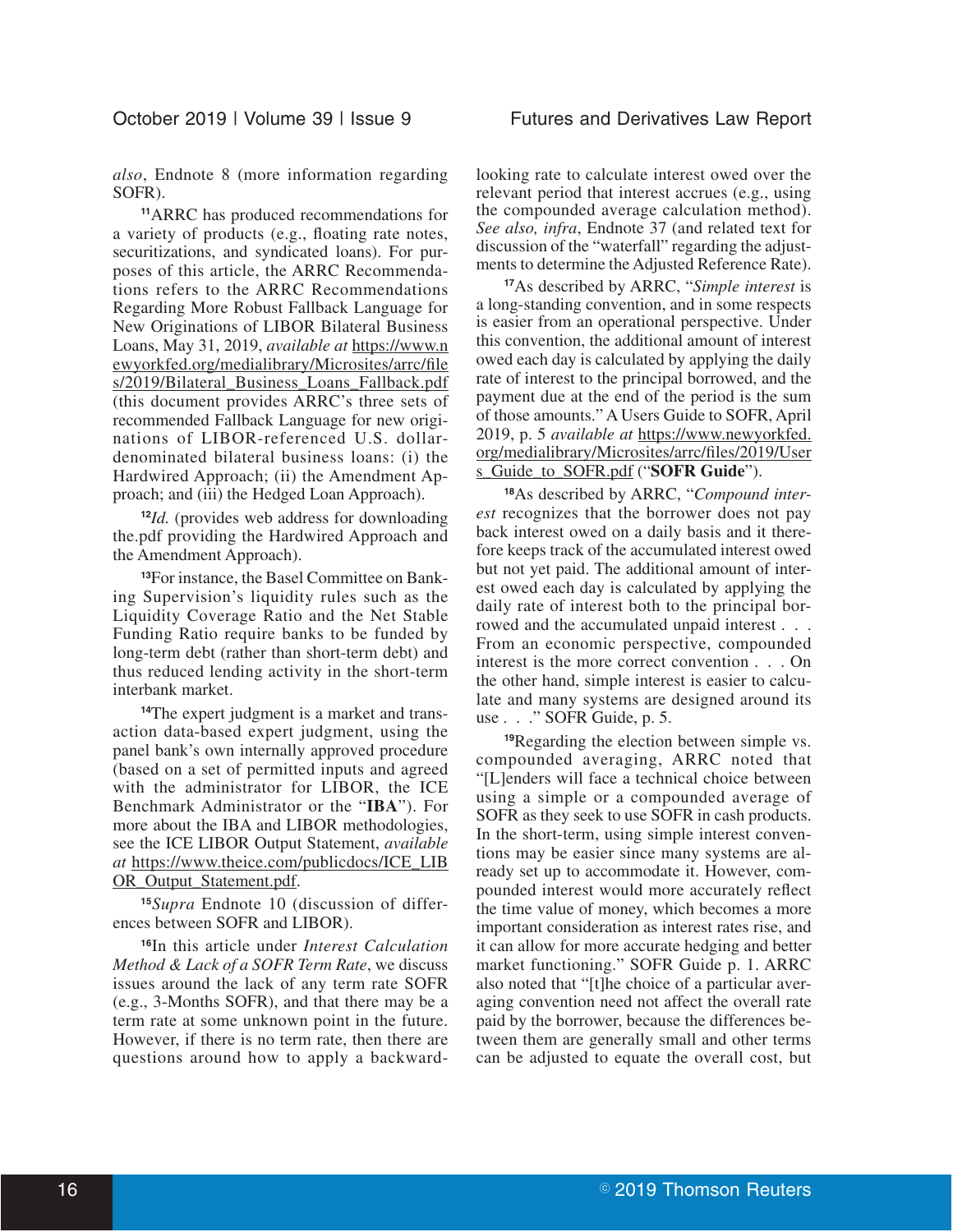### Futures and Derivatives Law Report **Conservatives** October 2019 | Volume 39 | Issue 9

nonetheless issuers and lenders will face a technical choice between using a simple or a compounded average as they seek to use SOFR in cash products." *Id*., p. 5.

**<sup>20</sup>**ARRC has discussed the possibility of structing payments using an "in advance" structure, which would reference an average of the overnight rates observed before the current interest calculation period began, but the movement has been towards using an average of SOFR in arrears since this structure will reflect what actually happens to interest rates over the interest calculation period. As a result, the market appears to prefer the "in arrears" structure, but practices may continue to develop and change (particularly based on the length of an interest calculation period, since longer periods tend to show the greatest differences between the two structures). For more on the differences, *see* SOFR Guide, pp. 7-15.

**<sup>21</sup>***See*, ARRC's "Paced Transition Plan" *available at*: https://www.newyorkfed.org/arrc/sofr-tr ansition#pacedtransition.

**<sup>22</sup>***See*, *infra*, Endnote 37 (and related text for a discussion of the waterfall).

**<sup>23</sup>**There is a possibility for the market to develop a Credit Risk Premium calculation that does, initially, provide some re-calculation or dynamic function, but such function would only be in the short-term as the Adjusted Rate is implemented into the document during this transitional period (and assuming LIBOR is still being published). Members of ARRC and other market participants considered whether a more fulsome dynamic Credit Risk Premium could be created, but ultimately it was determined to not be a workable solution. ISDA has conducted consultations with market participants to determine a preferred "Spread Adjustment Methodology," and responses have strongly favored the "historical mean/median approach" for the spread adjustment. This methodology would include a one-year transitional period after the fallback takes effect. *See*, ISDA Benchmark Fallback Consultations, *available at* https://www.isda.org/ 2019/07/24/benchmark-fallback-consultations/.

**24***See, Id*. (discussion of the "Spread Adjust-

ment Methodology" and the ISDA Benchmark Fallback Consultations).

**<sup>25</sup>***See,* De Minimis Exception to the Swap Dealer Definition-Swaps Entered Into by Insured Depository Institutions in Connection With Loans to Customers, 84 FR 12450 (April 1, 2019).

**<sup>26</sup>**For example, the Middle Market Bank may effective pass-through the fixed rate received from the counterparty to the Dealer (the Middle Market Bank having already profited from closing/transaction fees), or pass-through a fixedrate slights less than the rate paid by the counterparty (here, the Middle Market Bank also makes a spread), or the Middle Market Bank may enter into another type of hedge, such as a risk participation agreement, and the Middle Market Bank offsets any related costs with the cash flows from the counterparty's payment of the fixed rate.

**<sup>27</sup>**The ARRC Recommendation's Fallback Language uses the defined term "Benchmark Transition Event" to describe "[t]he triggers specified in the bilateral business loan fallback language that precipitate the transition away from LIBOR." There are three triggers, which together generally cover any public statement or information from a regulator, administrator of the relevant benchmark (e.g., LIBOR) or other identified official in the definition which results in the benchmark no longer being published or that the benchmark is no longer representative of the market it is intended to reflect. With respect to the latter, the impact of such determination would trigger relevant laws in Europe resulting in many institutions no longer being permitted to reference such benchmark various financial products. *See*, ARRC Recommendation pp.15-17 (discussing the definition of "Benchmark Transition Event").

**<sup>28</sup>***See, supra,* Endnote 26 (discussion of the MMB Hedge).

**<sup>29</sup>**The other two options, (i) the Hardwired Approach and (ii) the Amendment Approach, are discussed in more detail later in this article under *What if the Floating Rate Loan is Not Hedged?*.

**<sup>30</sup>**ARRC Recommendation, p.15.

**31**Pages 31 and 32 of the ARRC Recommen-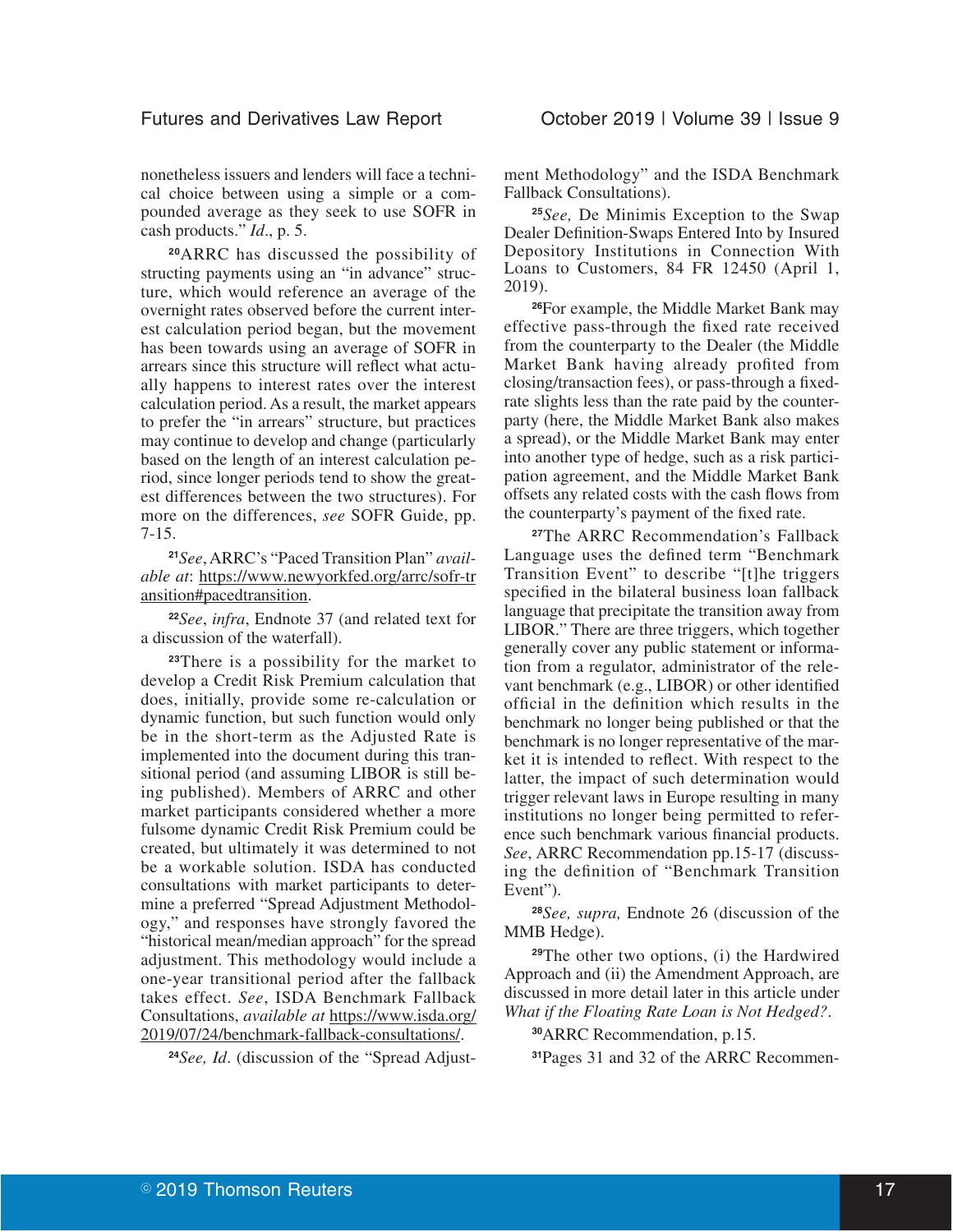dation provide a discussion of the intention behind allowing "Benchmark Replacement Conforming Changes," noting that the purpose is to provide the lender "the ability to execute certain conforming changes to the bilateral business loan in order to appropriately implement and administer the successor rate. An example of such a change may be moving from months to day count (1 month vs. 30 days) or perhaps an adjustment to the length of interest accrual periods or frequency of determining rates." As previously discussed, due to significant differences between SOFR and LIBOR, fundamental edits to how interest is compounded or otherwise calculated with respect to a debt are likely necessary (in addition to just replacing LIBOR with an Adjusted Reference Rate). *Supra* Endnote 10 (discussion of differences between SOFR and LIBOR).

**<sup>32</sup>**When transitioning to SOFR, this article discusses under *Interest Calculation Method & Lack of a SOFR Term Rate* that payment terms will have to consider simple vs. compounding average (in the absence of using a term rate). These payment terms include the choice of day count convention (which determines how annualized rates are quoted), but there will also be other areas for possible mismatches (e.g., how the rate to be applied over weekends and holidays are set—i.e., whether to use the rate on transactions taking place before the weekend or holiday, which mirrors how repo markets operate, or the rate after).

**<sup>33</sup>**Part of the transition to SOFR also includes moving the market towards using SOFR as the discount rate to value future anticipated cash flows for a swap. Currently, the market generally uses the Effective Federal Funds Rate or EFFR. To the extent this impacts the mark-to-market on a swap, it will impact the termination payment due on the swap owed by any Corporate that prepays a Floating Rate Loan while out-of-themoney on the hedge's position (or, alternatively, the amount a Corporate would receive if the Corporate's position is in-the-money). For Middle Market Banks, the same is true, but with the added complexity of wanting to ensure that any related hedge, such as the MMB Hedge, is using the same discount rate to ensure that any termination payments owed by the Middle Market Bank on one swap are at least equal to the termination payment received on the related swap. *Supra,* Endnote 26 (discussion of the MMB Hedge—i.e., how Middle Market Banks may execute two swap transactions, concurrently, whenever providing a hedge to a borrower).

**34**For example, see ARRC's "Title VII Letter" to multiple U.S. Regulators, including the CFTC, *available at* https://www.newyorkfed.or g/medialibrary/Microsites/arrc/files/2018/ARR C-July-16-2018-titleviiletter.

**<sup>35</sup>***Supra,* Endnote 26 (discussion of the MMB Hedge—i.e., how Middle Market Banks may execute two swap transactions, concurrently, whenever providing a hedge to a borrower).

**<sup>36</sup>***Supra*, Endnote 11 (provides web address for downloading the.pdf providing the Hardwired Approach and the Amendment Approach).

**<sup>37</sup>**The Benchmark Replacement Waterfall provides Step 1a: Term SOFR + Adjustment; Step 1b: Next Available Term SOFR + Adjustment; Step 2: Compounded SOFR + Adjustment; and Step 3: Lender Selected Rate + Adjustment. Regarding the Adjustment, there is also a spread adjustment waterfall which provides Step 1: ARRC Selected Adjustment; Step 2: ISDA Fallback Adjustment; and Step 3: Lender Selected Adjustment.

**<sup>38</sup>**The ARRC Recommendation noted that a "break-the-glass" feature is a possible future feature parties may agree to that "is triggered during times of credit market stress pursuant to which the all-in interest rate is increased to reflect lenders' increased cost of funds during such times. Key aspects of how a feature like this would work have not been fleshed out . . ." ARRC Recommendation, p. 30.

**<sup>39</sup>**ARRC Recommendation, p. 37.

**<sup>40</sup>**For example, a borrower could pay the Fixed Payment Amount on the hedge, but if interest rates increase over the life of the Floating Rate Loan and the floating rate payments on the hedge are not sufficient to cover the loan's interest payments, then a borrower will have to make two payments: (1) one to continue paying the fixed